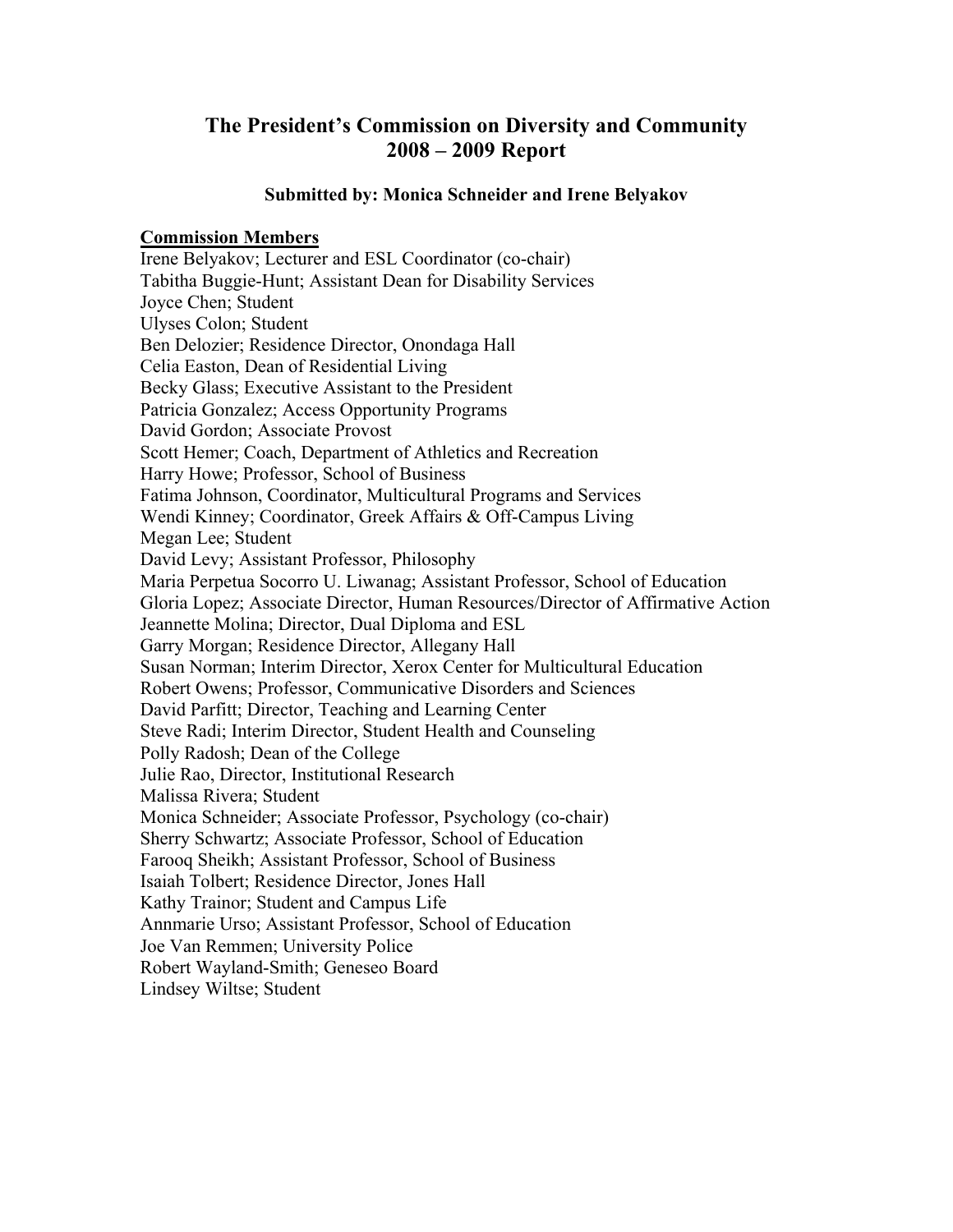#### **Overall Direction and Emphasis of the Commission's Work**

The following report represents the Commission's hard work and dedication throughout the 2008-2009 academic year. The Commission continued its commitment to outreach, building community, and "continuing the conversations" regarding important diversity and community issues. Whereas the predominant focus of the Commission during the 2007 – 2008 was in identifying the most effective ways to provide outreach and build community, the focus of the Commission during this academic year was on the development of proposals and programs designed to achieve these goals.

Several changes were made to the structure and function of the various subcommittees to reflect this movement toward continued integration and outreach. Specifically, six subcommittees were created to accomplish the overarching goals of the Commission: Student and Campus Engagement, Deliberative Dialogues, Assessment, Diversity Plan, Faculty Development, and PATH Awards. Approximately 34 Commission members and 11 non-Commission members served on the various subcommittees, with several members serving on multiple committees. Furthermore, countless other departments and individuals from the SUNY Geneseo college community contributed significantly to the Commission's functioning by providing invaluable support and resources.

Below is a summary of the activities of each subcommittee as well as a list of recommendations for the next academic year. The complete 2008 – 2009 subcommittee reports can be found in the appendices.

## **Summary of Activities: 2008-2009**

*The Student and Campus Engagement Subcommittee:* The Student and Campus Engagement Subcommittee (SACES) made significant strides in developing a pilot program designed to provide students with a "transformative diversity experience." This program (known as Real World at Geneseo) emerged in response to an identified need for students to have a greater opportunity to incorporate academic and service learning experiences related to diversity as central components of their education and personal development at SUNY Geneseo. Currently, the program includes an experiential component, an academic component, and a service-learning component. Specifically, students selected for the pilot program will participate in a 4-day experiential residential retreat during winter break, complete one of a series of predetermined courses addressing important diversity-related issues during the spring 2010 semester, and meet in small teams to develop proposals that will allow students to apply what they are learning to benefit the larger community in some significant way. Throughout the spring 2009 semester, members of SACES met with interested faculty, staff, and students to identify potential participants, faculty/staff facilitators for the various phases, and relevant academic courses. The SACES applied for and received grant funding for the pilot program.

This past year, SUNY Geneseo received funding for developing campus-wide programs that "bring theory to practice" at college institutions. A task force was created to address this issue as one of six initiatives or "Big Ideas" that the College will focus on this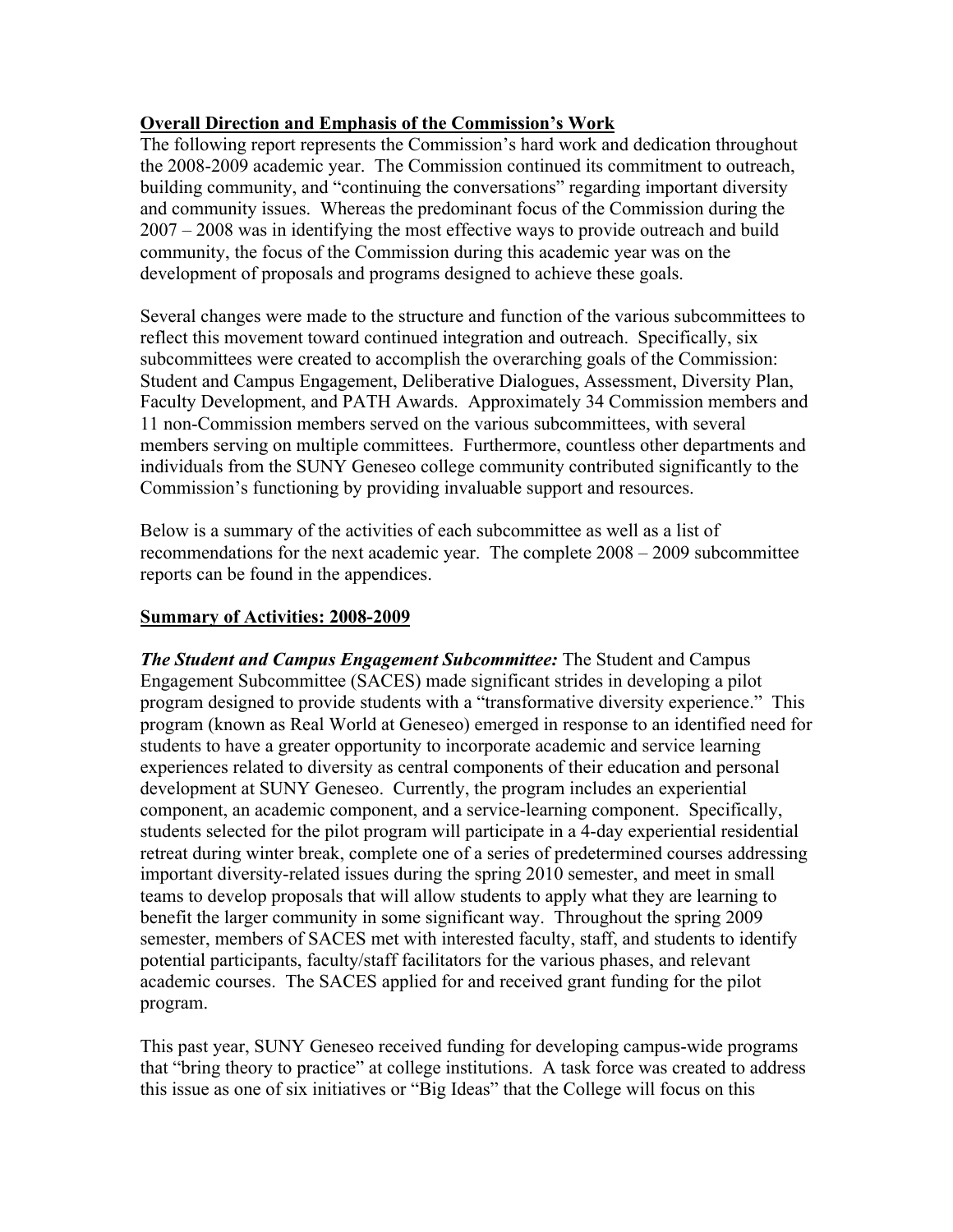coming year. The pilot program developed by the SACES would serve as one potential model for achieving these goals. Not only would students have the opportunity to address issues of diversity and community in personal and meaningful ways, they would be encouraged to integrate what they are learning personally and academically in their service or outreach to the larger community. In addition, this pilot program would help support the Commission's goal of outreach and community building within and outside of SUNY Geneseo. Specifically, this program will require the coordinated efforts of students, faculty, and staff throughout various divisions within the College. Moreover, students may potentially be working in conjunction with individuals from various programs and institutions outside the College for the service learning component of the program.

*The Deliberative Dialogues Subcommittee:* The Deliberative Dialogues Subcommittee continued to seek innovative ways to increase its outreach and "continue the conversations." In response to feedback received last year from the campus community, the DD Subcommittee ran smaller, more frequent Deliberative Dialogue sessions rather than two or three larger forums across the two semesters. Specifically, the DD Subcommittee facilitated a dialogue titled "Democracy's Challenge: Reclaiming the Public's Role" four times in the fall semester and a dialogue titled "God and Commons: Does Religion Matter?" three times in the spring semester. The DD Subcommittee also increased its outreach to the college community by conducting a workshop through the Teaching and Learning Center on how to incorporate DD in the classroom. Moreover, several DD Subcommittee members helped facilitate Deliberative Dialogues in conjunction with faculty in the classroom. Lastly, the DD Subcommittee established a group page through MyCourses designed to encourage past participants of DD sessions to continue the conversations regarding relevant community issues.

*The Assessment Subcommittee:* The Assessment Subcommittee continued to examine dashboard indicators of students' perceptions of diversity and community with an emphasis on diversity as it is related to race and ethnicity. Specifically, the Assessment Subcommittee updated the diversity indicators that they used to examine the retention rates of students of color and the current proportion of students, faculty, and staff of color at SUNY Geneseo. In addition, they developed additional diversity-related items that they included in the Student Opinion Survey (SOS) administered in spring 2009, with plans to examine potential differences in some of the survey indicators by ethnicity. The results of the SOS will be available over the summer.

*The Diversity Plan Subcommittee:* At the end of the 2007-2008 academic year, the Assessment Subcommittee met with the Strategic Planning Group (SPG) to advocate for the development of a campus-wide diversity plan that could be added to the College's strategic plan. The SPG accepted the proposal and added the development and implementation of a campus diversity plan as an objective under the larger goal of "recruiting, supporting, and fostering the development of a diverse community of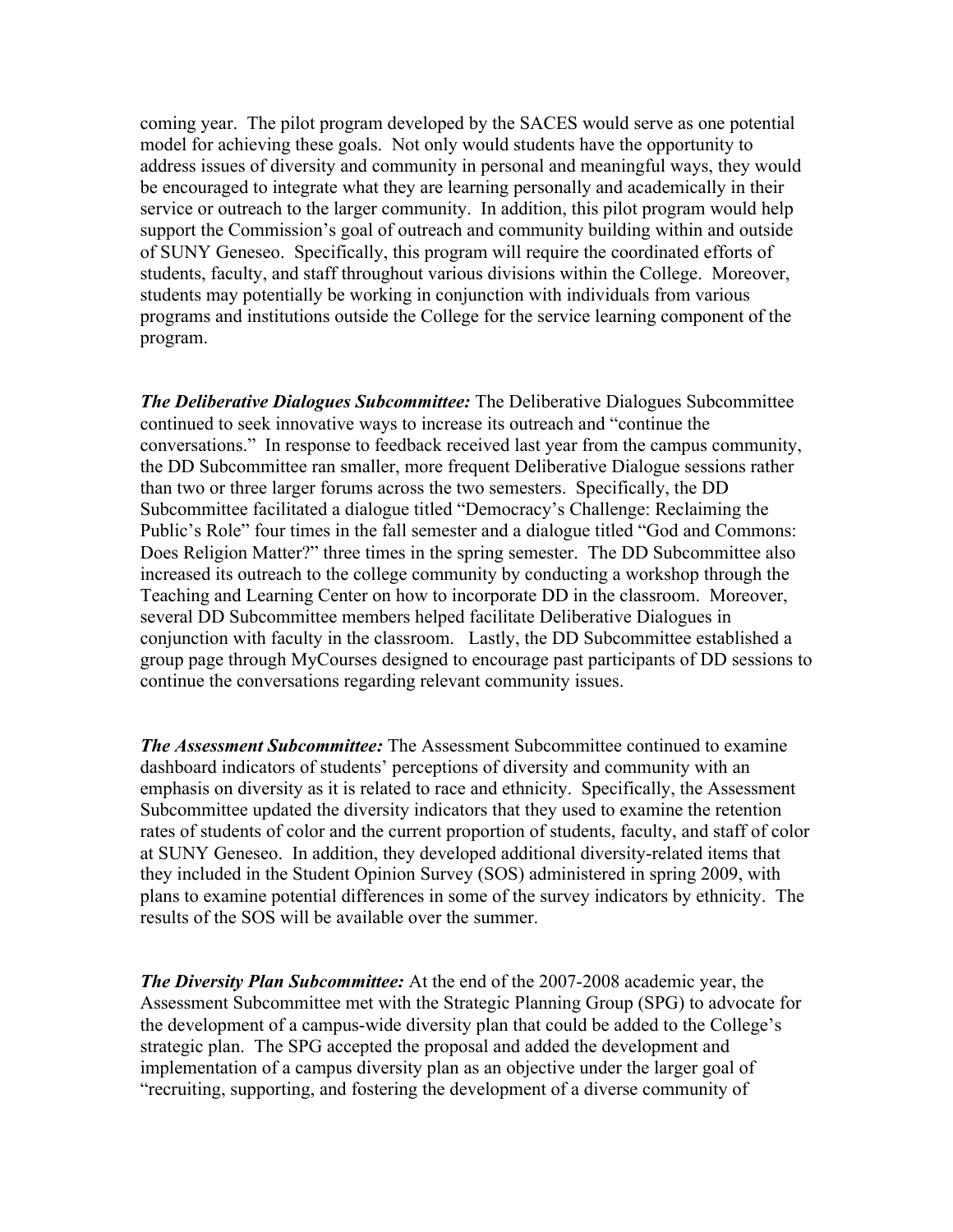outstanding students, faculty, and staff." A new subcommittee was formed to develop a campus-wide diversity plan to be submitted to the SPG for consideration. The Diversity Plan Subcommittee examined diversity plans used by comparable college institutions, created an overarching structure for the plan, and began developing content for the major sections.

*The Faculty Development Subcommittee:* The Faculty Development Subcommittee was formed in response to an identified need for continued faculty development regarding issues of diversity. This subcommittee identified important diversity issues and developed a model that could potentially be used in faculty development workshops. The subcommittee met with David Gordon, the Interim Provost, to discuss the possibility of conducting two back-to-back workshops with new faculty, with the understanding that the decision would ultimately be made by the incoming Provost. If these workshops are received favorably by incoming faculty, the subcommittee hopes to work in conjunction with the Teaching and Learning Center to find a mechanism for addressing this important faculty development issue with returning faculty. These workshops have the potential to initiate and sustain dialogue regarding diversity in meaningful and important ways among faculty and can serve as a mechanism for building community.

*The PATH Awards Subcommittee:* The PATH Awards Subcommittee selected three PATH Award winners from among the 7 individual and/or group nominations received by the committee. For several years now, a subcommittee of the Commission has had the responsibility of selecting the award winners. However, getting nominations from the college community has continued to be a challenge. To address this issue, the subcommittee recommends that the responsibility for selecting award winners be given back to the students in the hopes that ownership of the project would increase student commitment and interest in the award.

#### **Recommendations for 2009 -2010**

#### *Overall Direction of the Commission*

- 1. The Commission should continue to strive to take more of an active rather than reactive role in identifying diversity and community issues that are challenging to the college community. In addition, the Commission needs to continue to foster community dialogue about these issues in a meaningful way by supporting and encouraging these dialogues at all levels of the College. They should serve as "promoters" of people talking about ideas and issues.
- 2. The Commission could hold open forums or meetings about specific issues or could meet with particular segments of the college community to find out their specific needs or concerns. This can be done through the Commission as a whole and/or by its subcommittees.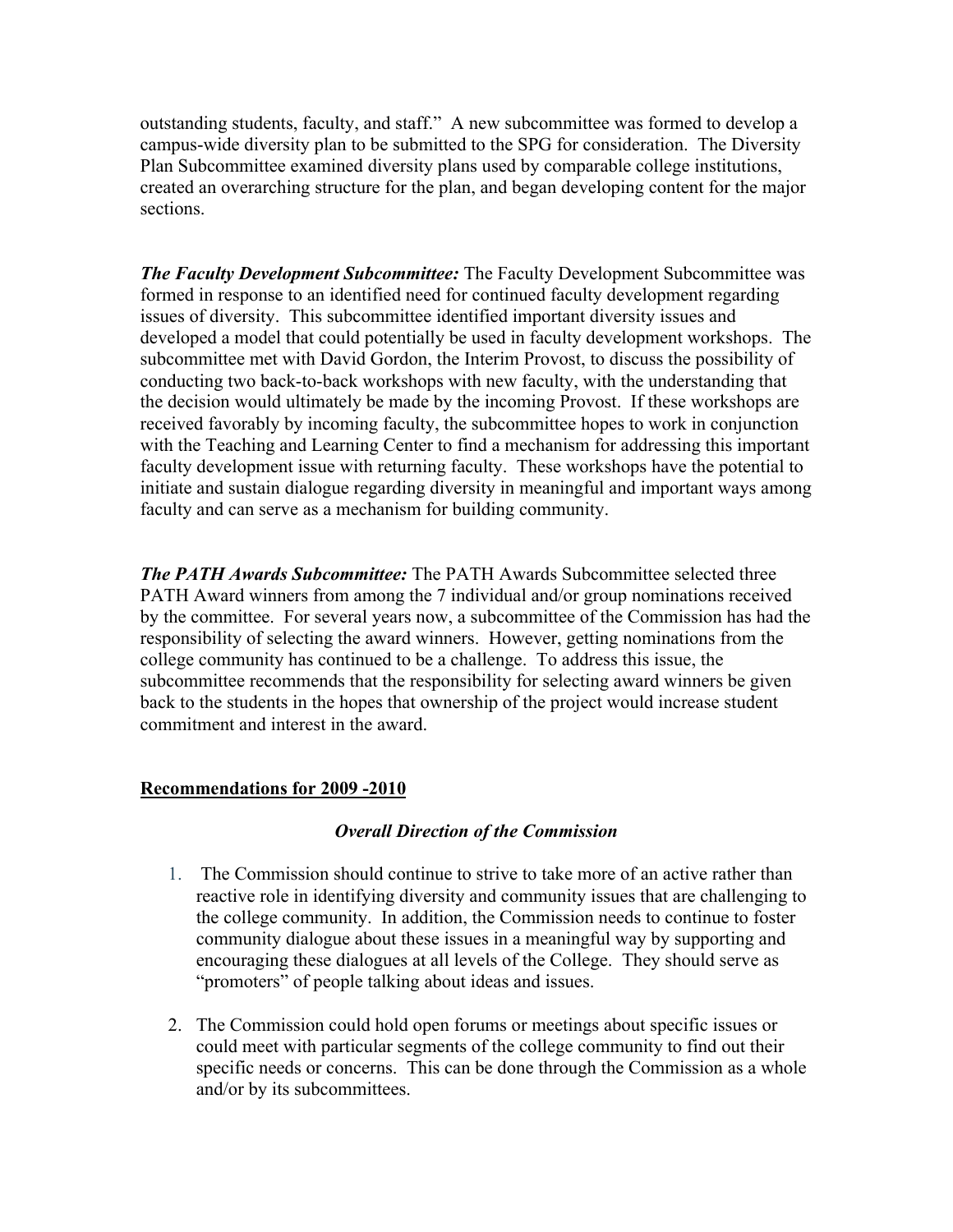- 3. The Commission should continue to strive to become even more integrated in its functioning by:
	- including non-Commission members in the membership of the subcommittees
	- working in conjunction with already established committees, programs, and divisions at the College
	- co-sponsoring and supporting programs designed to address diversity and community related issues
	- examining ways in which the Commission could help integrate and coordinate the diversity-related efforts of the various areas of the College
	- serving as a resource and source of support to divisions, departments, and the larger community as a whole
- 4. The Commission should continue gaining more visibility so that the college community will come to see the Commission as a resource and touchstone for diversity and community related issues. To accomplish this goal, the Commission needs to clearly define its role and effectively communicate that role to the larger college community. This may include: creating a web link on the diversity webpage for the Commission, marketing the Commission by communicating to the community how the Commission may help them accomplish their goals, using already existing forms of communication (e.g., GSTV, allstaff-l) to invite input and to provide information about the Commission's current activities, and providing annual updates to the College Senate and the Student Association about the Commission's activities.
- 5. The Commission should increase its efforts to invite, include, and reach out to members of the college community in ways that help support individuals and groups who are feeling alienated and unsupported in the community.

#### *Specific Recommendations for the Subcommittees*

**Real World at Geneseo Program Subcommittee:** Last year, the Student and Campus Engagement Subcommittee worked on a diversity-related learning community program for students titled Real World at Geneseo (RWG). We recommend that a new subcommittee be formed to implement this pilot program during the 2009-2010 academic year. The subcommittee should focus on the following tasks:

• developing a marketing campaign for the RWG as a kick-off for the Fall Semester.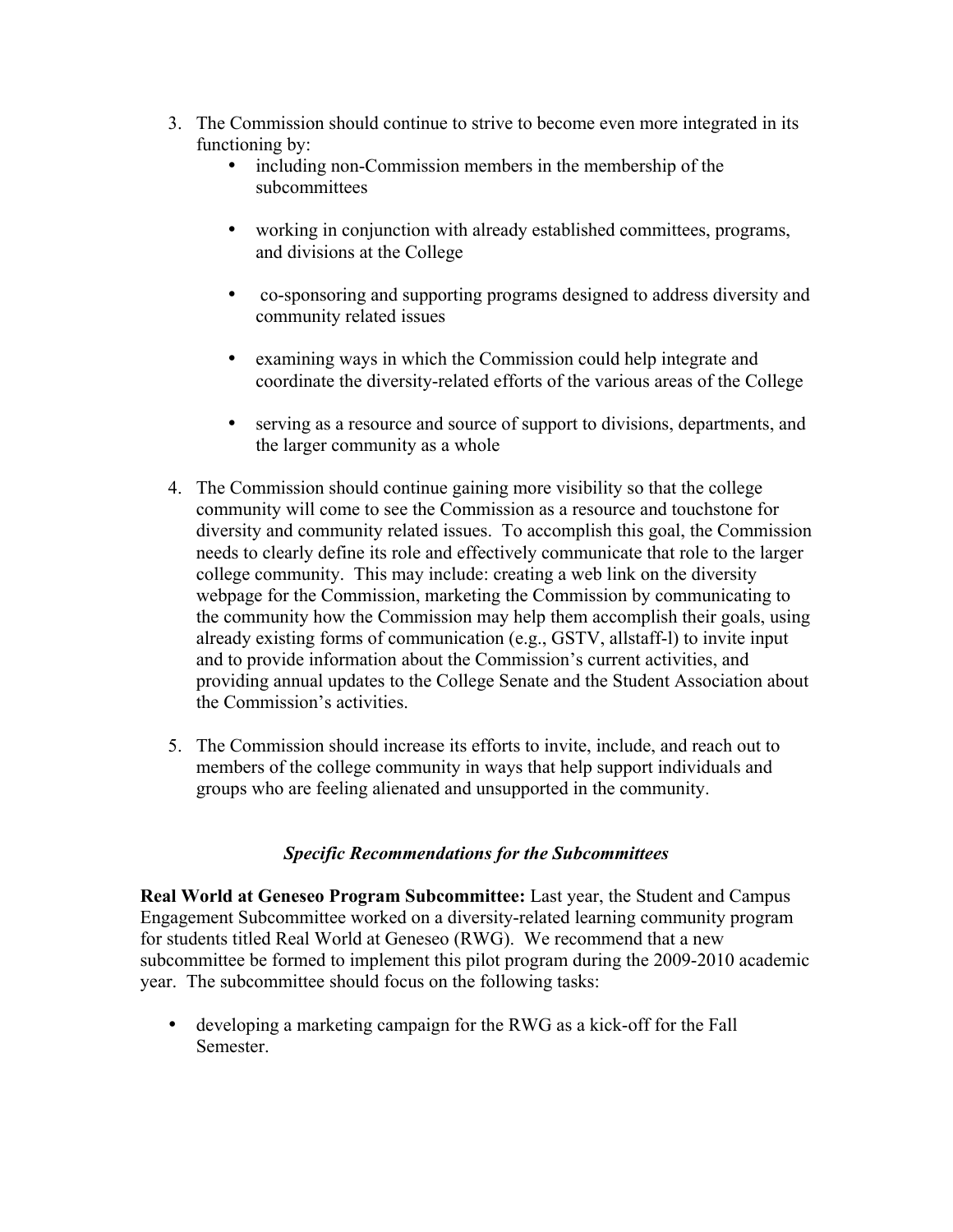- providing the Dean of the College Office with the completed grant proposal, which includes the courses with the RWG distinction. Associate Dean McKeever agreed to assist with the registration process for RWG participants. This registration process needs to become formalized.
- assisting in organizing a formal meeting with Dr. Thomas Matthews, Leadership Development and Ms. Kay Fly, Volunteer and Serving Learning to establish a collaborative partnership for phase three of the project.
- inviting consultant Robert T. Jones to come back to campus to meet with the committee and involved faculty to present the curriculum for the 3.5-day residential experience.

The Diversity Commission should assist this subcommittee in providing sustainability of the project, which includes where the project will be housed and its continued financial support.

**The Student and Campus Engagement Subcommittee:** This subcommittee should focus on increasing outreach and building community with a diverse body of students through:

- *Outreach:* We recommend that this subcommittee reach out to various student groups and organizations by attending their meetings in the hopes of identifying community and diversity-related issues that are currently relevant to the students. In addition, these interactions could serve as a mechanism for increasing the Commission's visibility as a viable resource.
- *Mentorship Program*: Initial data collected by the Student and Campus Engagement Subcommittee revealed a strong student interest and need for some form of mentorship. This subcommittee should continue to develop a mentorship model that would best serve the needs of the students. To accomplish this goal, the subcommittee will need to collect more quantitative and qualitative data from a larger, more representative sample of students. Once this program is developed, this subcommittee should be responsible for overseeing its implementation.

**The Deliberative Dialogue Subcommittee:** We strongly recommend continuing the Deliberative Dialogue (DD) program, which has been an effective component of the Commission's outreach to the SUNY Geneseo community.

The DD Subcommittee reported foreseeing certain challenges in the coming year: the DD Subcommittee will have a new chair during the 2009-2010 academic year; with the ongoing economic downturn and attendant budget crisis, there are anticipations that there might be reduced support for DD. However, at the same time, it is logical to expect that President Dahl's Six Initiatives (or "Six Big Ideas")—each with its own Task Force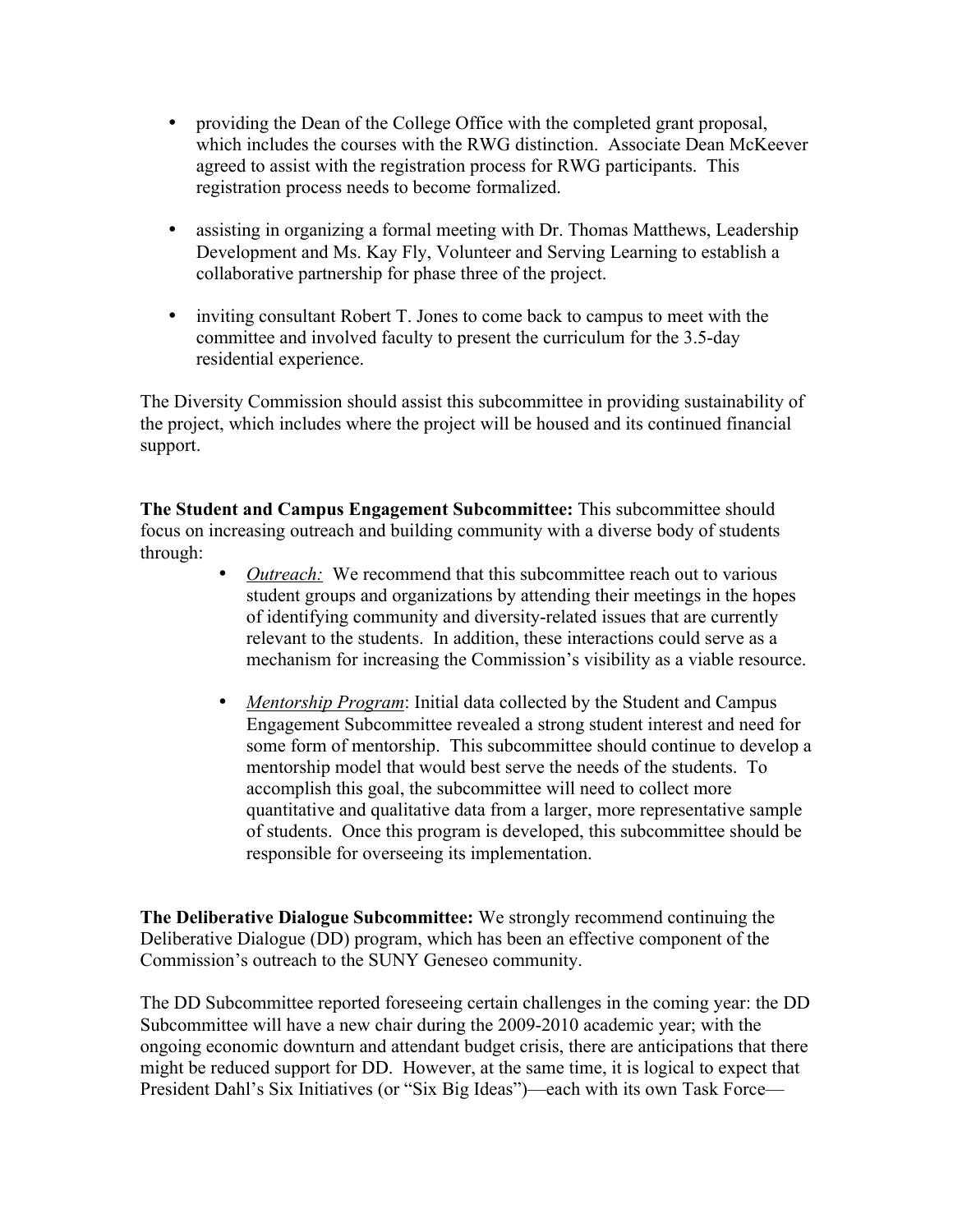will provide a space for an increased role for DD. In addition, the Curriculum Task Force is in the process of making recommendations to the College regarding curriculum reform. Again, DD could serve as an invaluable tool for these discussions.

Each initiative has the chance to significantly affect what Geneseo is, and thereby to affect the role played by every member of the college community. The DD format would allow for a deeper, more pervasive level of understanding of what is being considered, what might be done, and what trade-offs would be involved. It would be a significant undertaking for the DD subcommittee to work with some (let alone all) of the new Task Forces, and so the subcommittee should give it a careful consideration. Still, this would seem to be a chance for the DD process to help the College adapt to the demands of the new educational and economic realities.

Given the importance of these initiatives to the college community, we recommend that the DD Subcommittee begin to find ways in which the DD process could be used to identify the relevant issues and concerns that emerge from the dialogues being conducted. In addition, the DD Subcommittee needs to find a mechanism by which to foster continued communication among community members regarding these issues with an emphasis on action outcomes.

**The Assessment Subcommittee:** In the coming year, the Assessment Subcommittee should analyze the existing data addressing the important questions raised by this subcommittee last year. This includes data from the Student Opinion Survey (SOS) administered in spring 09 and the NSSE results separated by race and ethnicity. In addition, we recommend that this subcommittee develop an integrative assessment plan that will allow the College to systematically keep track of campus climate and diversityrelated issues over time.

**The Diversity Plan Subcommittee:** This subcommittee should continue creating a campus diversity plan. It should focus on such tasks as developing a discussion of the benefits of diversity, refining goals, developing specific objectives, developing an assessment plan, and developing a process for implementing the campus diversity plan. This subcommittee will need to present the proposed campus diversity plan to the Strategic Planning Group who will be responsible for the implementation of the plan. In order for the college community to fully accept the diversity plan, we believe that it is important to provide members of the community with the opportunity to provide feedback regarding the proposed recommendations at some point in the process.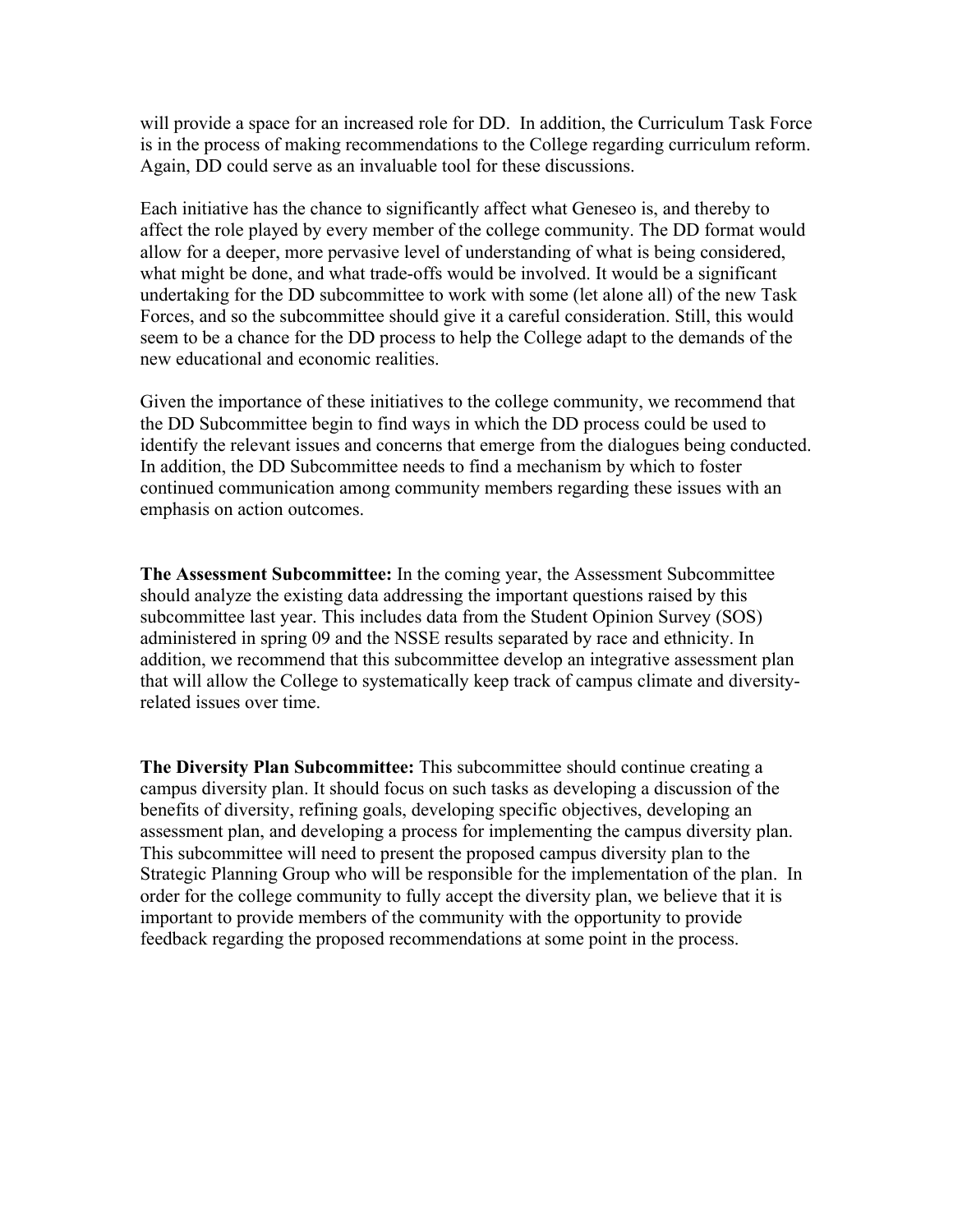**The Faculty Development Subcommittee:** This subcommittee should continue developing a mechanism for providing faculty with professional development opportunities related to diversity. This subcommittee should work in conjunction with the Provost's Office and the TLC to identify the most effective way to provide these opportunities. The President's Commission through the Faculty Development Subcommittee should:

- continue to pursue faculty development<br>• meet with the new Provost with a model
- meet with the new Provost with a model for faculty development<br>• make firm plans to initiate new faculty development as soon as the
- make firm plans to initiate new faculty development as soon as the hiring freeze is lifted
- coordinate plans to offer the training to returning faculty via the Teaching and Learning Center

**The PATH Awards Subcommittee:** This subcommittee continues to be impressed by the quality of those nominated in 2008-2009 school year. It recommends, as it did last year, that nominations for the PATH Awards process be put back into the hands of our students in cooperation with the Commission members. This is based on the belief that the students who live and learn on our campus have a better feel for those who are deserving of the PATH Award.

Unfortunately, as of now, an informal request of students has not brought forth any volunteers willing to take ownership of the PATH Awards. The subcommittee maintains the importance of recognizing those who are doing such exemplary work at the college, however, a push should continue for this to again become a student-led award. The possibility of a cash award or some other incentive should possibly be pursued. The Commission should explore the possibility of involving an existing student group (through the office of Multicultural Programs Center for Community) in taking an active role in PATH awards.

#### **Overall Summary and Conclusions**

Overall, the Commission has taken significant steps toward addressing important community issues and involving members of the larger college community in the process. Moreover, the Commission has played a major role in facilitating and fostering community through Deliberative Dialogues, in spite of the difficulties the DD Subcommittee faced during the past school year. As the Commission continues to make its transition toward outreach, the subcommittees will need to continue to involve the larger community as they try to implement the various programs and initiatives proposed in this report. Furthermore, the Commission will need to continue to reach out to the community and find ways to support the College as it begins working on the Six Initiatives designed to address issues that are central to the effective functioning of the College.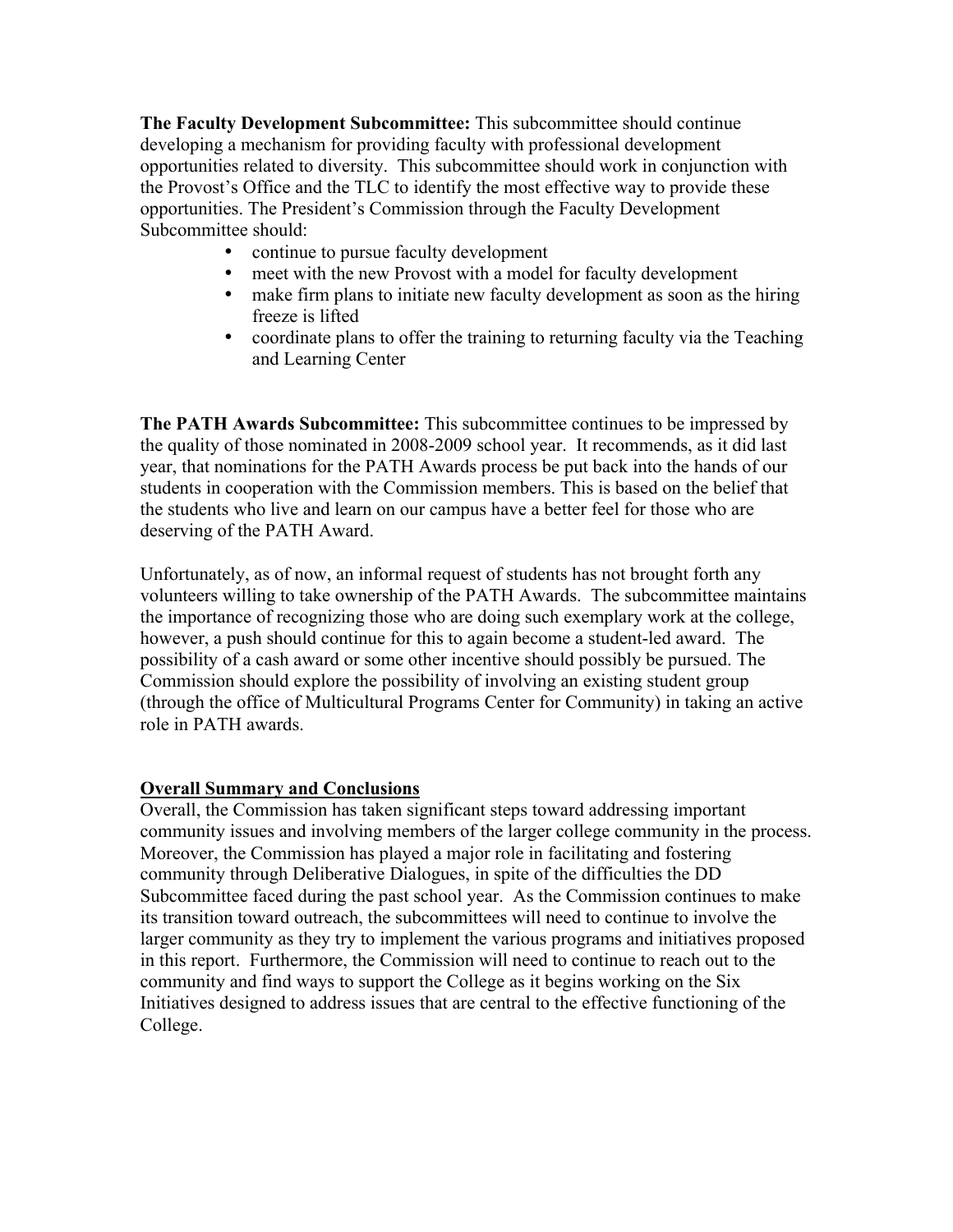We would like to take this opportunity to thank all of the members of the Commission for their hard work and dedication, especially the chairs of the various subcommittees who have provided such effective leadership in the process. This past year, the Commission had the greatest number of members since its inception, reflecting the commitment of the SUNY Geneseo students, faculty, and staff toward issues of diversity and community. The amount of work accomplished and the quality of the programs and proposals developed by the subcommittees are remarkable, especially considering the fact that the Commission did not officially begin functioning until the spring semester. It is both a pleasure and a privilege to work with a group of individuals who are so committed to making a positive difference in our community.

We would also like to thank the students, faculty, staff, and administration outside of the Commission who contributed their ideas, concerns, and resources throughout the year. Many of the programs and proposals presented in this report are a direct result of the collaborations that emerged between Commission members and non-Commission members. Their continued support plays an invaluable role in the Commission's functioning.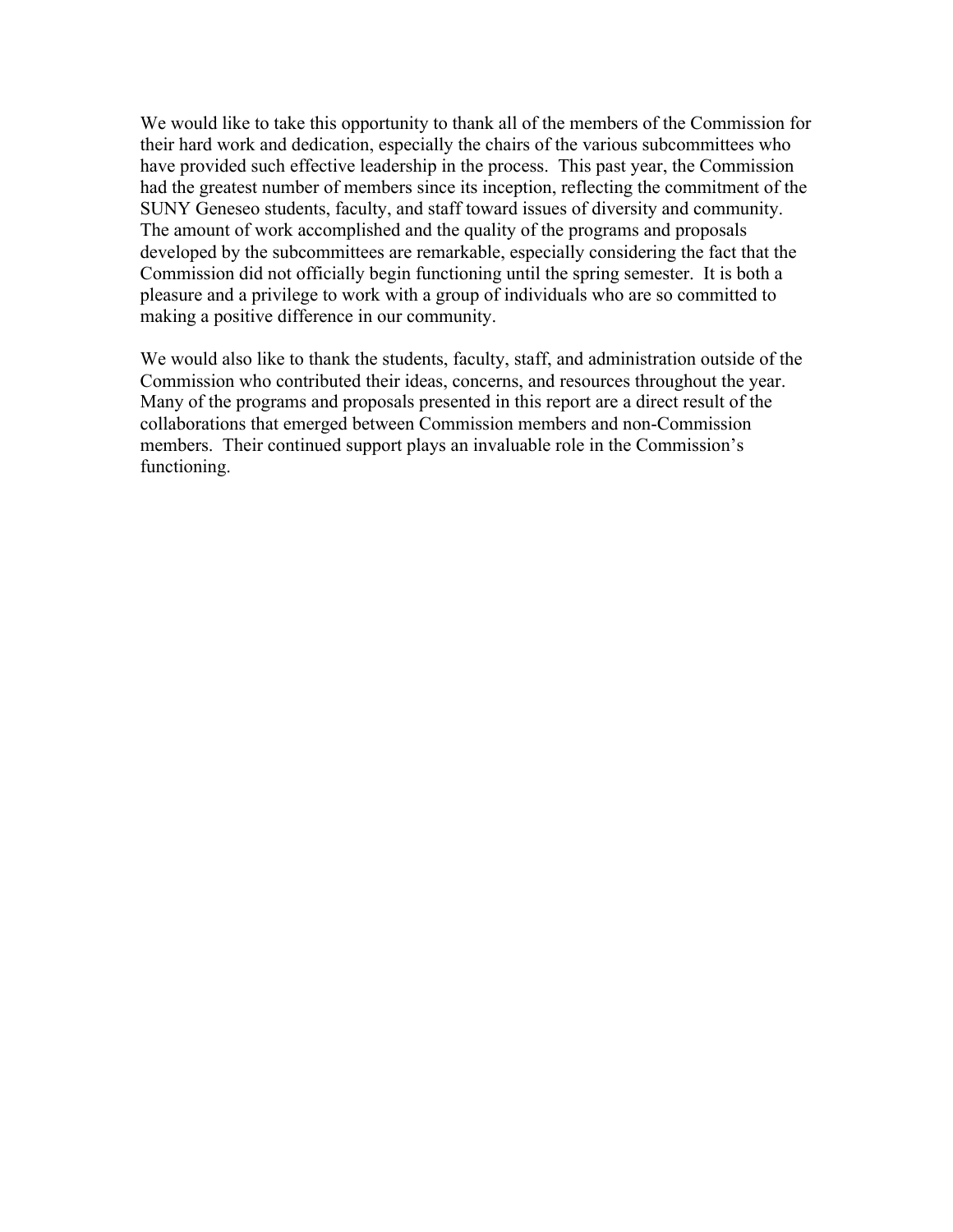# **Appendices**

- I. Student and Campus Engagement
- II. Deliberative Dialogues
- III. Assessment
- IV. Diversity Plan
- V. Faculty Development Regarding Diversity
- VI. PATH Awards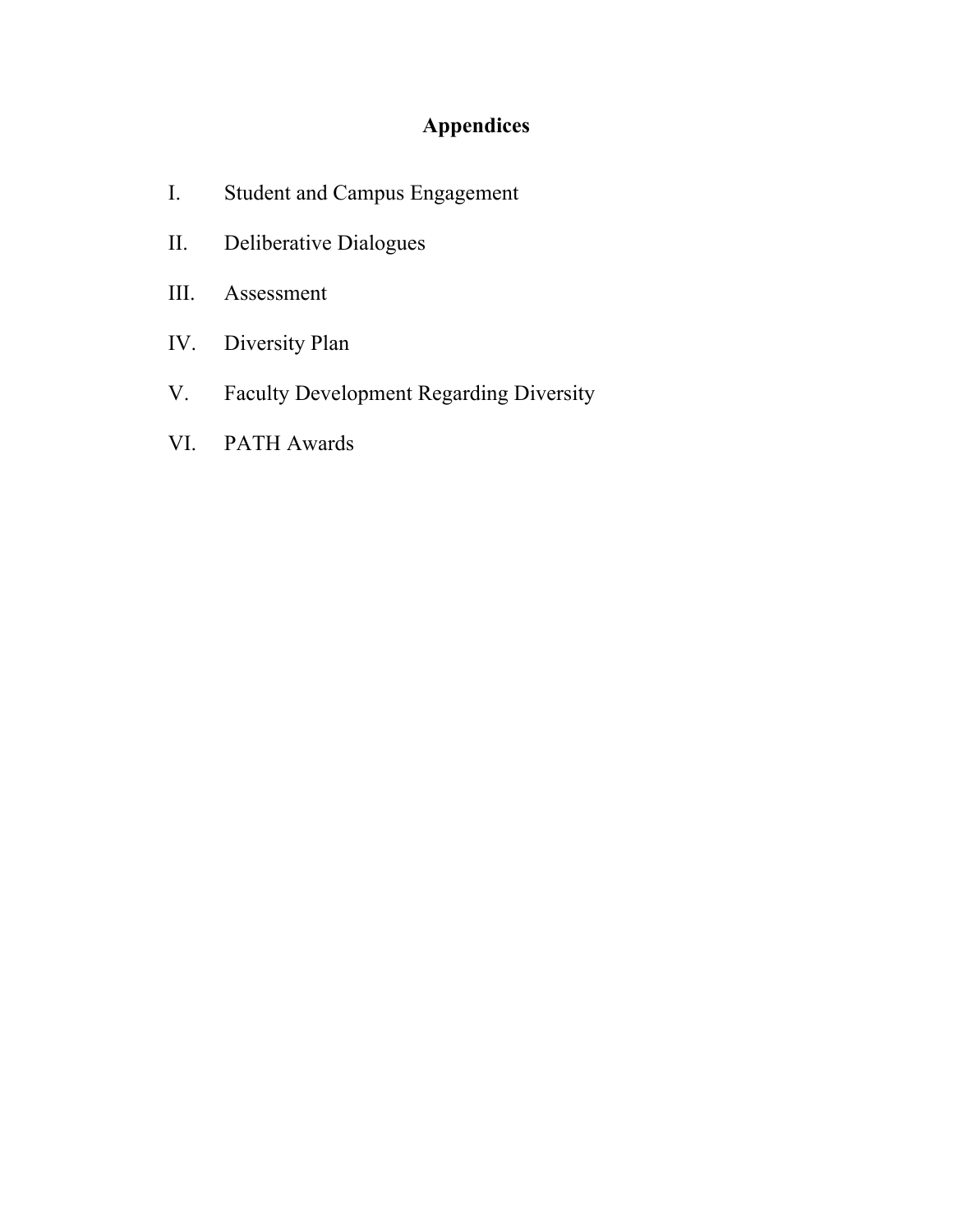## **STUDENT AND CAMPUS ENGAGEMENT SUBCOMMITTEE**

#### **2009 Annual Report**

## **COMMITTEE MEMBERS**

Susan Preston Norman, Co-Chair Fatima Rodriguez Johnson, Co-Chair Patricia Gonzalez, AOP Emily Grossman, Student Representative Garry Morgan, Residence Life David Parfitt, Teaching and Learning Center Malissa Rivera, Student Representative Isaiah Tolbert, Residence Life Annemarie Urso, School of Education

## **SUMMARY OF ACTIVITIES**

The Student and Campus Engagement Subcommittee (SACES) focused on three goals:

- To utilize the Arizona State and Johnson and Wales University, Diversity and Leadership in Action model as the basis for establishing a transformative diversity experience for 40 sophomores to be piloted in the Spring 2010.
- To establish buy-in for the program (which became known as Real World at Geneseo) from faculty, staff and students on campus.
- To investigate funding opportunities for the RWG program.

During course of the spring of 2009, the subcommittee identified a location for the residential experience, established a list of course connections, and organized an assessment team for the project.

The committee also invited, Robert T. Jones, the consultant to Johnson and Wales University to present on campus as a part of the MOSAIC Speaker Series on April 1, 2009. With the assistance of Monica Schneider and Irene Belyakov, Chairs of the President's Commission for Diversity and Community, an invitation list was generated which included faculty, staff and students. Forty-five people attended the program with the majority of the participants representing the department of academic affairs.

The co-chairs of SACES held two more in-depth information sessions with interested faculty who agreed to have their courses designated as a part of the RWG experience. Dr. Annemarie Urso accepted the responsibility of organizing an assessment team and leading the weekly learning community.

 In addition, the co-chairs of the committee met with Dr. David Gordon, Provost and convener of the Bring Theory to Practice Committee, Dr. Kerry McKeever from the Dean of the College's Office and received guidance from Becky Glass from the President's Office.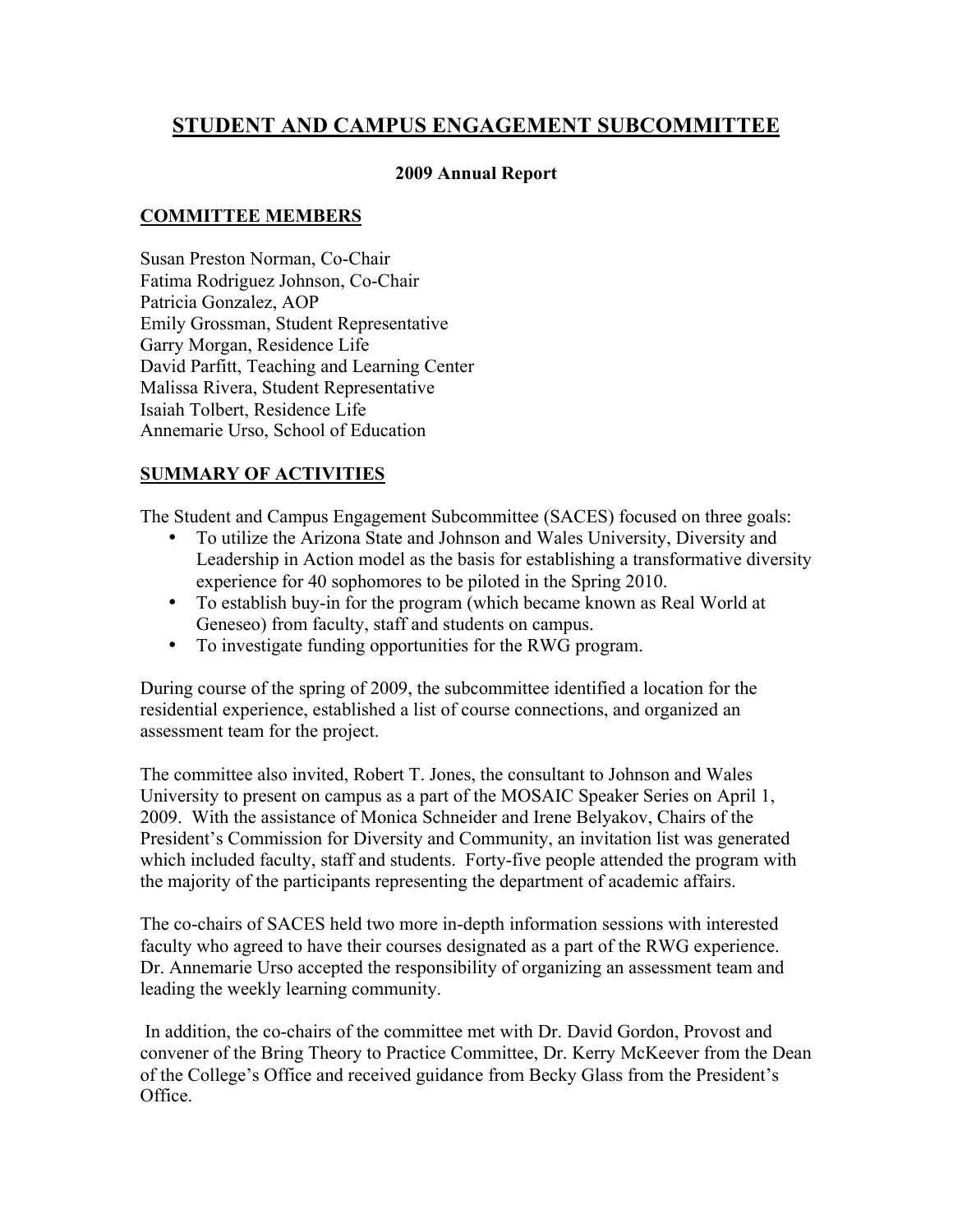The committee with the help of Becky Glass turned much of its efforts to funding the project during later part of the semester. Helen Thomas and Gloria Lopez recommended grants and/or funders with a focus on diversity. The co-chairs reviewed the list and after receiving the RFP from Gloria Lopez, chose to pursue the Diversity and Academic Excellence Grant from SUNY.

The grant was completed on June  $4<sup>th</sup>$  with strong guidance and support from Helen Thomas, Grant Writer from the Office Sponsored Research.

#### RECOMMENDATIONS

- The SACES needs to develop a marketing campaign for the RWG as a kick-off for the Fall Semester.
- The Dean of the College Office should be provided with the completed grant proposal, which includs the courses with the RWG distinction. Dean McKeever agreed to assist with the registration process for RWG participants. This Registration process needs to become formalized.
- A formal meeting should be organized with Dr. Thomas Matthews, Leadership Development and Ms. Kay Fly, Volunteer and Serving Learning to establish a collaborative partnership for phase three of the project.
- Finally, consultant Robert T. Jones will need to come back to campus to meet with the committee and involved faculty to present the curriculum for the 3.5-day residential experience.

#### **CHALLENGES**

• Sustainability of the project, which includes where the project will be housed and its continued financial support.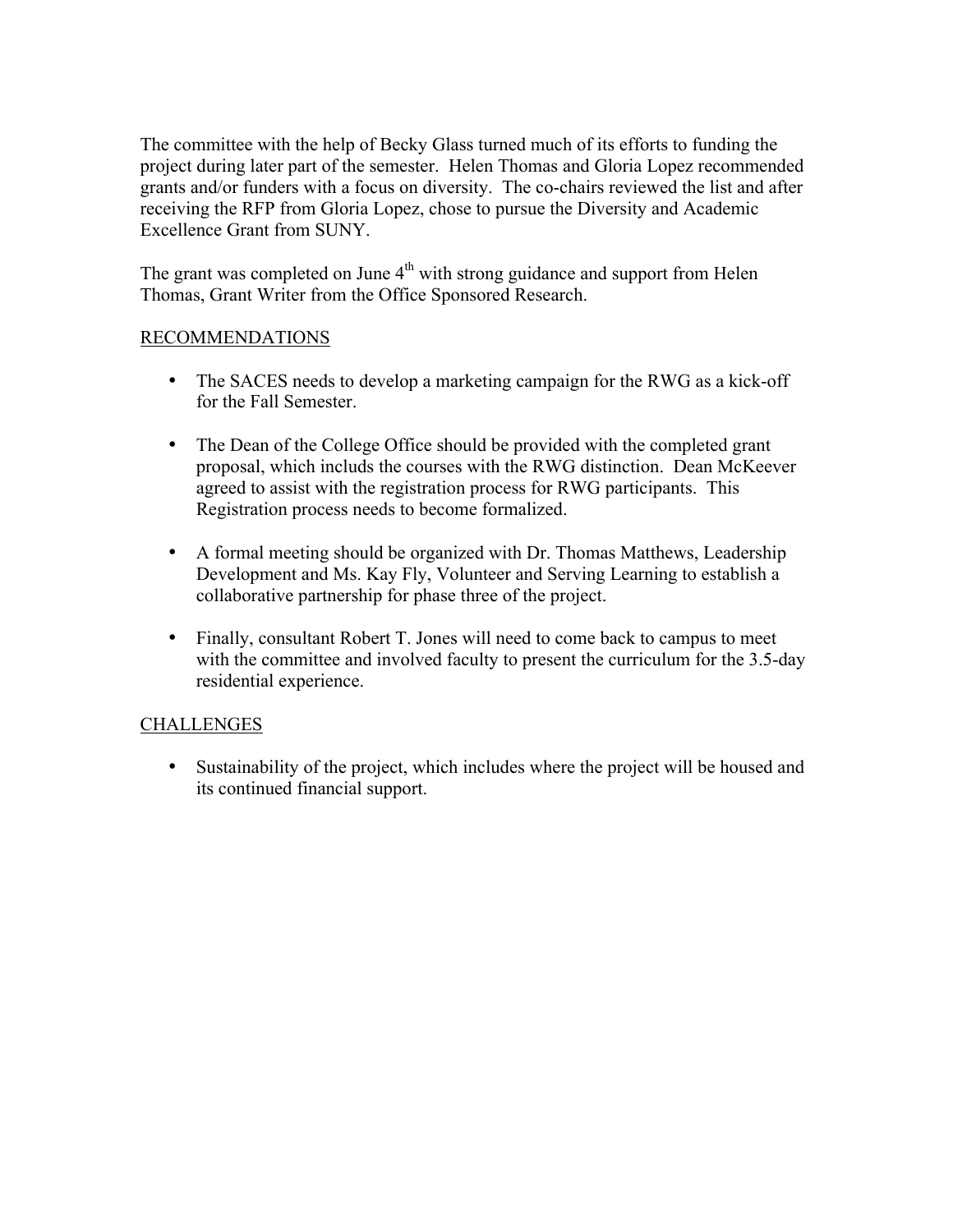## SCES GRANT PROPOSAL Submitted by the Student and College Engagement Subcommittee

## 5/30/09 Real World Geneseo (RWG) Explorations in Diversity and Academic Excellence

## **ABSTRACT**

SUNY Geneseo proposes "Real World Geneseo" (RWG), a new initiative to improve cultural competence in our predominantly white institution (PWI) by enhancing the traditional learning environment. This three-phase project consists of a transformative retreat involving forty diverse students, academic coursework impacted by the presence of teams of these students and a credit-bearing reflective lab course to help them integrate their experiences into campus life. Using Tinto's 1993 Student Integration Model, RWG aims to improve the formal academic integration of non-majority perspectives in the classroom as well as improve the informal, peer group, social integration and interactions.

Geneseo's mission states, "The entire college community works together to develop socially responsible citizens with skills and values important to the pursuit of an enriched life and success in the world." Actively pursuing this mission requires that we set a strong foundation for cross-cultural communication and interaction on campus. As the campus continues to increase its critical mass of students from different backgrounds, it also needs to work to retain them. RWG will begin building that foundation through enhanced coursework.

#### **PROJECT NARRATIVE**

The RWG project is a new effort stemming from the work of the Student and Campus Engagement Subcommittee (SCES), a subdivision of the SUNY Geneseo President's Commission on Diversity and Community. The SCES represents a recent collaborative effort with representatives from both Academic Affairs and Student Affairs. The two cochairs of the committee, Susan Norman, Director of the Xerox Center for Multicultural Teacher Education and Fatima Rogriguez-Johnson, Coordinator of the Office of Multicultural Programs & Services, will work together to lead the RWG project.

**The purpose of this project** is to increase cultural competency among the students, faculty and staff in the academic setting. Although students are exposed to alternative viewpoints, cultures, and socioeconomic class perspectives within the general education curriculum, in 2006, our National Survey on Student Engagement (NSSE) reported that students perceive themselves to be "relatively unengaged" when it comes to knowledge and understanding of "others". Two events triggered the SCES subcommittee to look into an alternative method to enhance diversity within the curriculum. In 2007, the open forums sponsored by the Provost's Task Force on Curriculum Review suggested the need to deeply ground issues related to diversity in the curriculum, whether that be in some existing portion of the General Education program (such as the Western Humanities core,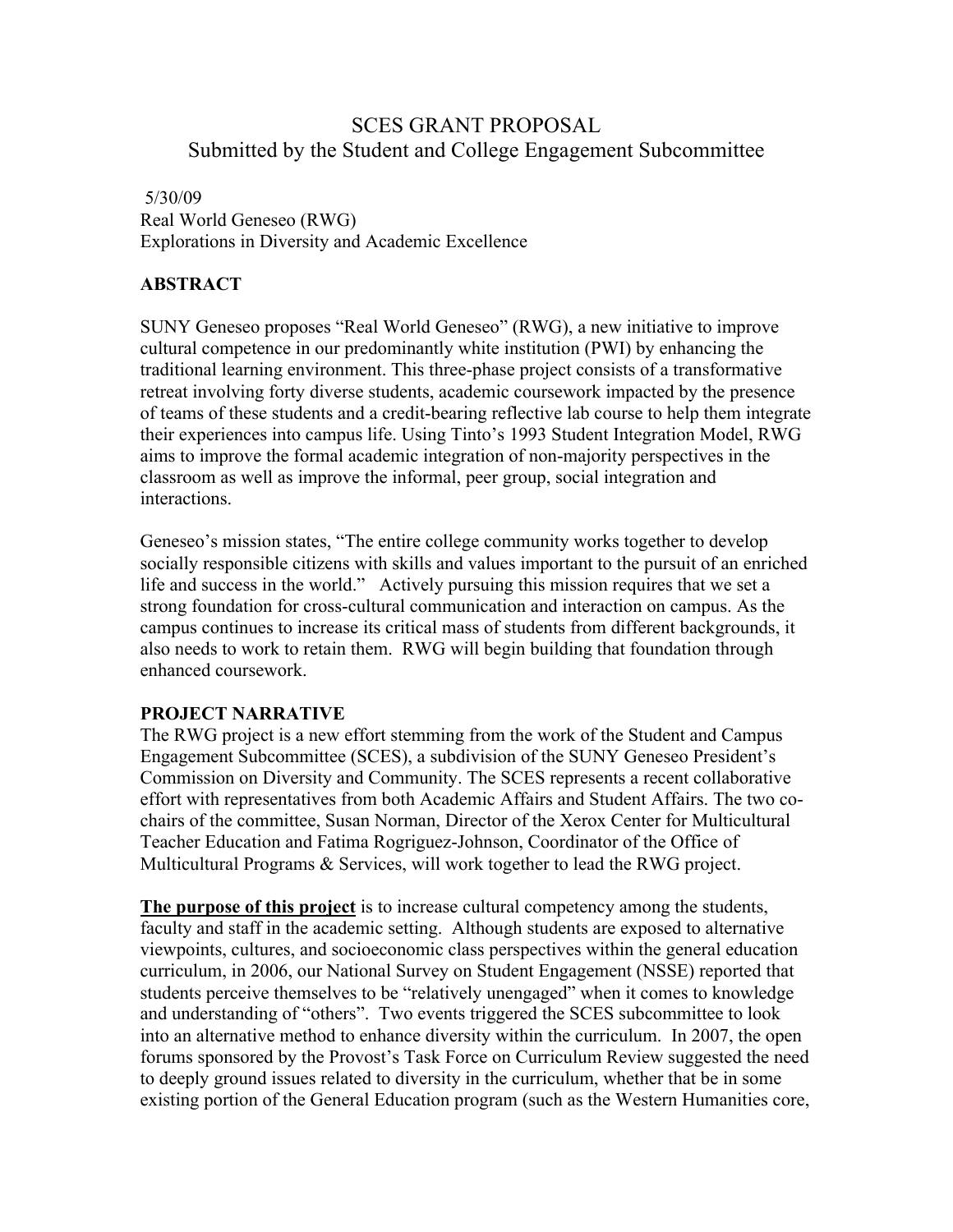the Social Sciences core, or the Non-Western Traditions requirement) or in some new requirement (such as a new Non-Western Humanities course). Second, a culturally insensitive and inflammatory incident occurred on campus at Halloween. This event highlighted the issues about which the student group FARI (Fighting Against Racial Injustice) had been speaking for nearly a year. For minority students, the lack of cultural competency on campus can lead to feelings of alienation and related stresses. In the end, some of these valuable students may choose to drop out or go elsewhere. In 2006, Geneseo boasted an overall retention rate of 92%; the retention rate for minority students was 81.77%. The overall six-year graduation rate for the 1999 and 2000 cohorts was approximately 80%; for minority students it was approximately 60%. According to Richardson and Skinner 1990, although many PWIs address campus climate issues…institutions that successfully support minority access and achievement focus on learning environments rather than race or ethnicity. We believe creating a transformative learning environment should also have a positive impact on retention efforts at SUNY Geneseo.

**Phase I** of this project involves forty sophomores in a four day transformative retreat modeled after successful programs conducted at Arizona State University, Johnson and Wales, and at high schools across the country in "Anytown" programs. This experiential program immerses students in a diverse community to examine their attitudes toward one another and to engage in meaningful "change" opportunities guided by expert facilitators.

During the Fall 2009 semester, a diverse pool of students will be recruited through an application and interivew process (see Appendix A). The same students will pre-register into one of ten courses (see Appendix B). The retreat is scheduled winter break in January, 2010, just before the start of spring-semester classes. All necessary arrangements for the retreat and following Spring 2010 semester-long activities will be made during this time.

During the retreat, a high level of trust is established among participants and instructors to allow for personal growth and understanding. This is enforced by having all participants develop a shared standard of behavior and expectations that are observed to insure a safe, productive learning environment. For the retreat, students will be transported to a YMCA center off campus, nearby Camp Weona. This facility offers an open community room with bunkbed dormatory style housing on the perimeter. Discussions will take place in large and small group settings. Modules include: Building Community and Cultural Sharing; Identiy, Worldview, Race, Power and Priviledge; Cycle of Socialization, Racial Idntity Theory; Gender Bias, and Homophobia; Anti-Semitism and Xenophobia; Classism, Understanding Process, Cycle of Liberation; Becoming an Ally; Diversity and Inclusion; and Strategic planning. During the day, students will produce videodiaries, reflecting on the process and how they are feeling about the topics. Students will also keep journals of their experiences at the retreat. Weather permitting, students will also do team-building as well as recreational activities including snow shoeing and cross-country skiing. This retreat will be led by professional facilitators and overseen by onsite faculty and staff to ensure a safe and meaningful experience.

**Phase II** of the project begins directly after the retreat when classes commence on campus and the forty students split up into four-person teams for academic coursework.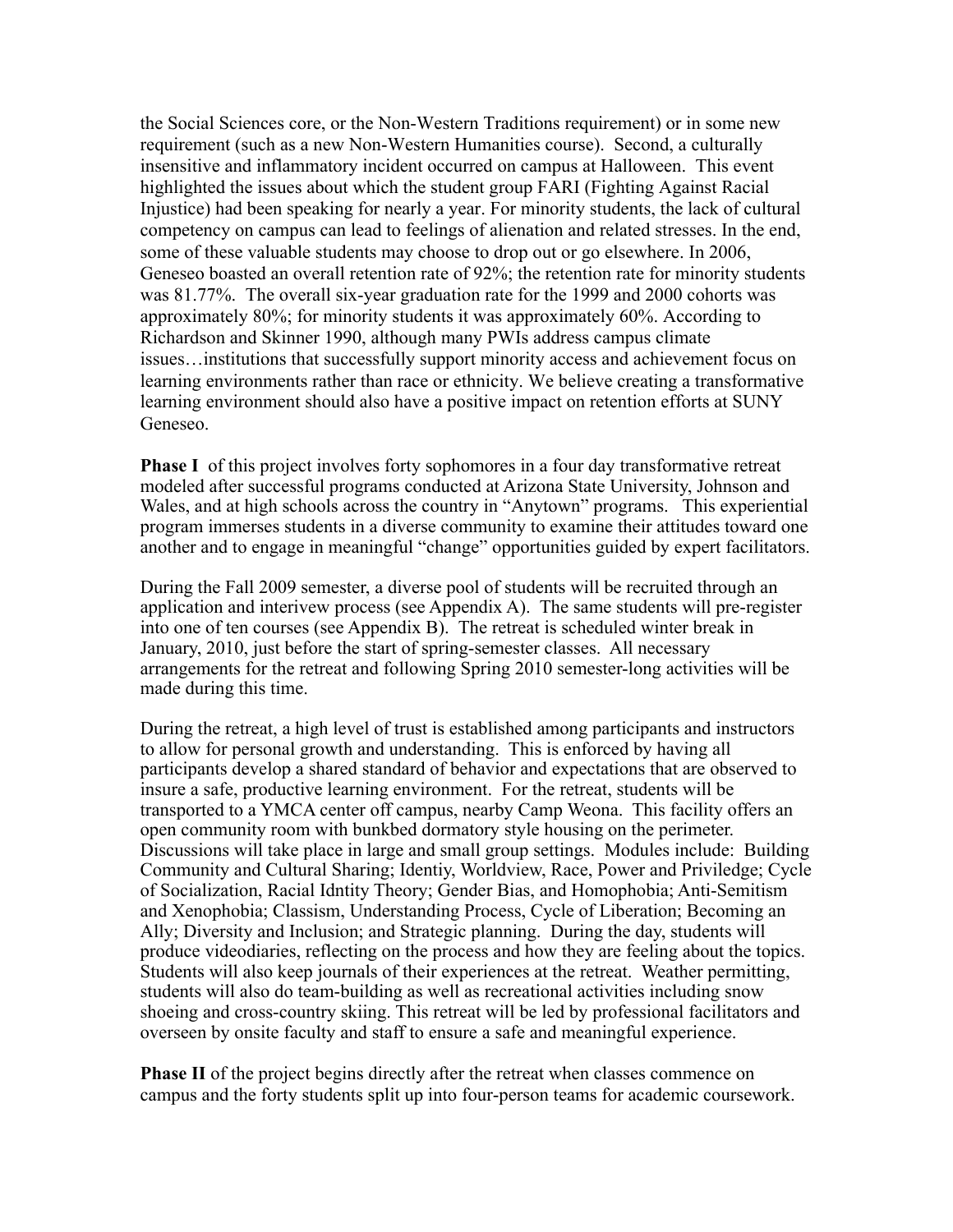Each team will have been enrolled in one of ten carefully selected courses and an RWG lab course. The courses have been identified by members of the President's Commission of Diversity and Community to allow students the maximum opportunity to explore issues related to social identity within the structure of rigorous academic course work. The issues include but are not limited to: social and cultural diversity; societal manifestations of oppression; examination of dominant ideologies; dynamics of power relationships and poverty; social exchange and equity; social justice in America; interrelated issues of race, class, work, public power, family and sexuality; and social institutions and social systems. The predetermined courses will have had four openings reserved by the Dean of the College specifically for the students participating in RWG. Faculty will teach courses without modification. It is the students who will be expected to participate vigorously within and outside the academic setting.

**Phase III,** running concurrently with Phase II, involves student teams being reconvened as a group of forty to share their experiences from the diverse courses. The weekly, credit-bearing lab sessions will be facilitated by School of Education faculty using a workbook on Cultural Competency. In addition to nurturing and supporting the cultural development of students through self-reflective activities, the lab course will require students to produce transformative artifacts. These artifacts include an ethnographic selfstudy; a self-reflective journal; analysis of videodiaries produced at the retreat; and the creation of a service learning proposal.

**New synergies** will be created on campus during each phase of the project. In Phase I, a powerful new synergy will be created by immersing students from diverse affinity groups in a "real world living experience." This experience is expected to be life altering and have a profound and lasting impact on participants as well as on people with whom they interact thereafter.

Each of the academic classes in which the teams participate will provide opportunities for new synergistic interactions as team participants bring their perspective to the classroom. Because of their experiences in processing "RWG" issues in a safe and caring environment, participants will be encouraged to continue peer facilitation with nonparticipating students, faculty and staff in the context both of their coursework and their daily lives. It is expected that these interactions will effect a widespread pollination of awareness and have an ongoing ripple effect.

**In order to engage diverse communities** on campus, the SCES co-chairs will rely on established partnerships with a number of diverse groups including the offices of Greek affairs, International Student Program, ACCESS Opportunity Program, Residential Living, Student Association, Black Student Union, Latino Student Union, Shakti, Japanese Culture Club, Chinese Culture Club, Women's Action Coalition, PRIDE Alliance, and Students Educating about Abelism. Participants in the RWG will be recruited from these groups and are expected to represent a cross-section of different identities including: race, gender, sexual orientation, social economic status, ability, geographic location, religion, and community based experiences. The application for participation is attached as an appendix to this proposal.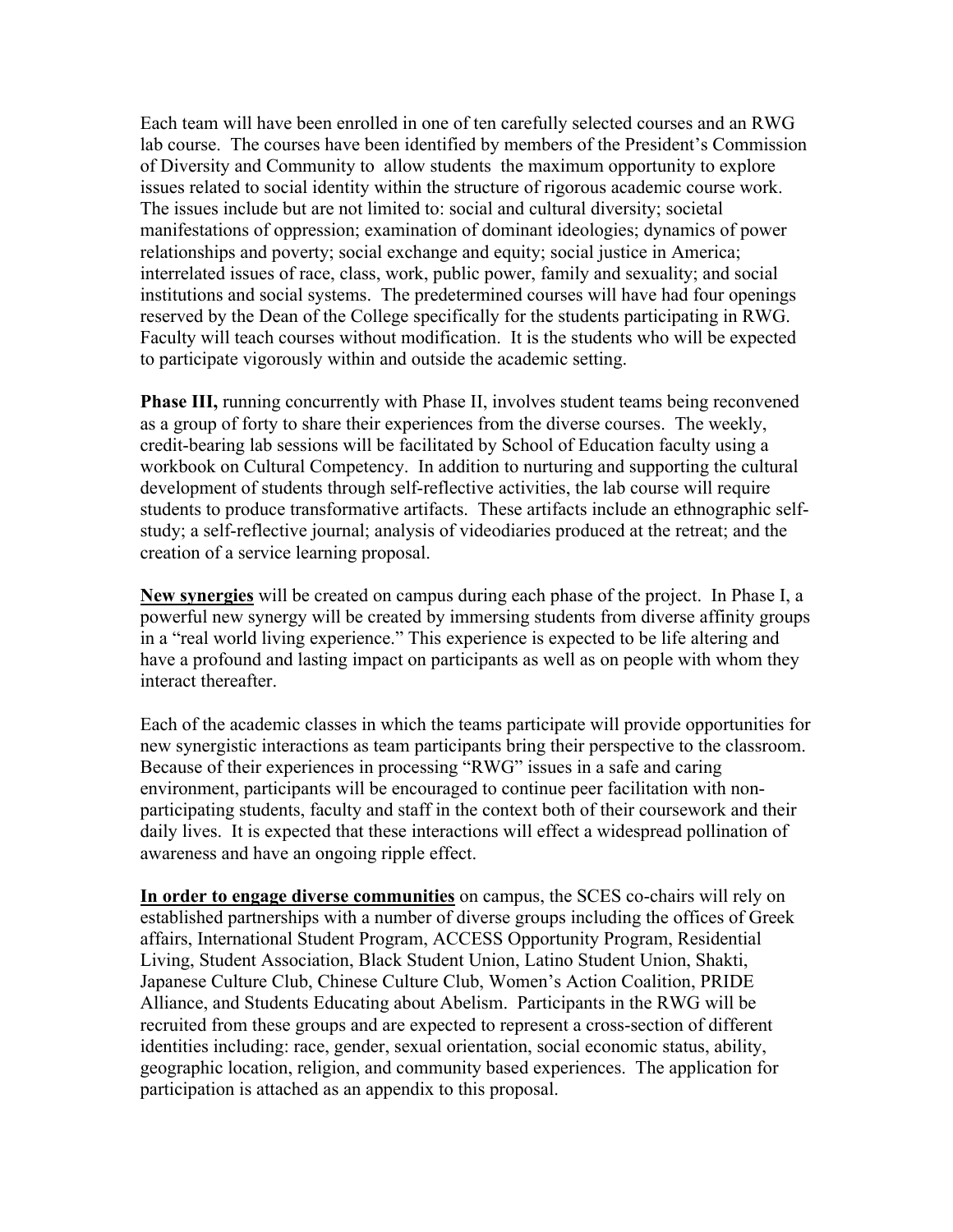**The long term impacts** of this project are expected to be multiple and self sustaining. Three major impacts are envisioned. All PWIs are seeking ways to diversify traditional curriculum that no longer fit the needs of today's  $21<sup>st</sup>$  century demographics or required skill sets. If the assessment of the course enhancements shows a positive impact, the three phase enrichment process could become a model to reinvent and reinvigorate traditional courses. Second, if the enhanced coursework causes our students, faculty and staff to perceive more multicultural viewpoints, then a gradual shift of the learning environments should lead to a changing campus climate. A better learning environment in turn may help diverse students have better undergraduate experiences at PWIs and stay until graduation. A third long term impact occurs on an individual level. We hope to provide life-altering experiences to the cohort of forty participants in the retreat experience. They then will provide a more broad based impact through their multilayered communications and interactions both on and off campus. These students will provide a new perspective to exchanges within the credible setting of academic coursework, and they will also pollinate their affinity groups and their social milieu with awareness. An appreciation of the importance of diverse perspectives in all settings will foster a more welcoming environment for new students of color, and other diverse groups.

**Assessment of project** will be conducted by a team of faculty from the Ella Cline Shear School of Education, the Sociology Department and the Psychology Department. The bulk of the assessments will be incorporated into advanced education classes in which students participating in carrying out the measurements will also be exposed to the ideals of the program. Assessment methods will include pre-enrollment interviews. Student participants will be identified in early fall of 2009 based on these interviews. Post retreat interviews will also be conducted. Interviews will be transcribed and analyzed, and findings will be summarized and reported to the Chief Diversity Officer, and to the Divisions of Academic Affairs and Student Affairs. During the spring semester coursework and lab sessions, students will create video-diaries, self-reflective journals and other artifacts that can be assessed to determine the success of the program. Surveys will be given to faculty participating in the ten enhanced courses to measure what impact was made by incorporating more diverse student discussions and viewpoints into their courses. Retention rates of diverse students will be tracked on an ongoing basis to try to determine any significant change from prior years.

#### Budget Justification

The budget for this project includes expenses for the retreat facilities, the consultant, the supplies for the retreat, the transportation costs, the supplies needed by the assessment team, and books needed for the reflective lab. All food costs will be incurred by the SUNY Geneseo budget.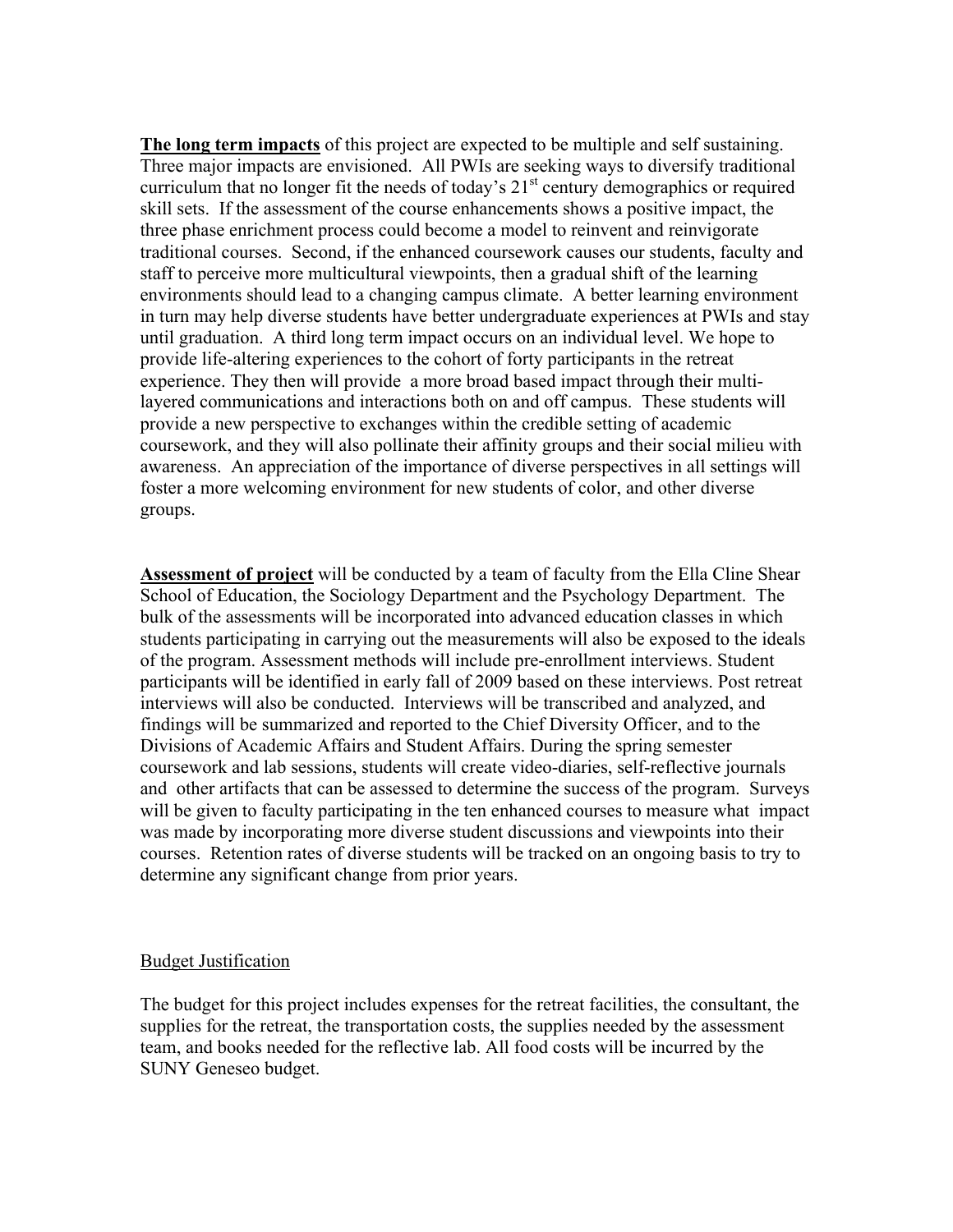The success of the retreat is dependent on the quality and experience of the facilitators. For this reason, we have contacted the same group of individuals who successfully conducted the retreats for "Anytown" as well as the Arizona State Invision and the Johnson and Wales Diversity in Action retreats. T. Lee & Associates can be contracted to provide four consultant/trainers for the four days at a cost of \$4500. The requirements for the retreat include a secluded, private setting, and accommodations and board of a group of up to 50 individuals. Camp Weona, is nestled amongst 1,000 acres of woodlands near Warsaw, New York. Located about one hour from Rochester, has been in operation for 110 years. For overnight stays, patrons will sleep in the Hyde Lodge, which is fully winterized and accommodates up to 50 people. Separate accommodations exist for male and female participants. The indoor portion of the program will take place in a heated barn complex which houses five separate areas. The outdoor usage includes nearly 1,000 acres of rolling hills, fields and streams. Rental space for four days and 50 people will cost \$2925.00. This facility was built for group activities and will be a great place for our daily meetings. Transporting students to and from the retreat with our contracted bus service will cost \$550. In addition, there will there be Geneseo faculty/staff who need to be reimbursed for their travel estimated at \$400.00.

Assessment of participants, and instructors, will be done using paper surveys and also through the use of digital tape recorders and oral interviews. During the retreat, students will be asked to record video diaries on flip cameras, each camera costs \$125.00. We will purchase two and borrow 5 others from the School of Education. Newsprint, markers and digital tapes will also be purchased for the retreat and reflective lab. The faculty facilitating the reflective lab has used the Culture Competency workbook for several years and find that it is the best way to help students reflect on their own biases and experiences. Diller, J.V. & Moule, J.M. (2005). Cultural competence: A primer for educators. Belmont, CA: Thompson Wadsworth. The used purchase price is \$54.00 each. The total cost for the workbooks is \$2160.00.

Food for the retreat will be purchased through funds \$4,000.00, received as a grant through the Bringing theory to Practice committee. Bringing theory to Practice project (BTP) is a project supported by the Charles Engelhard and Spencer Foundations, with the intent to fund campus' interested in how best to positively engage students in their academic, campus, and larger community's lives. The project involves hundreds of campuses trying new curricular, teaching and civic engagement activities.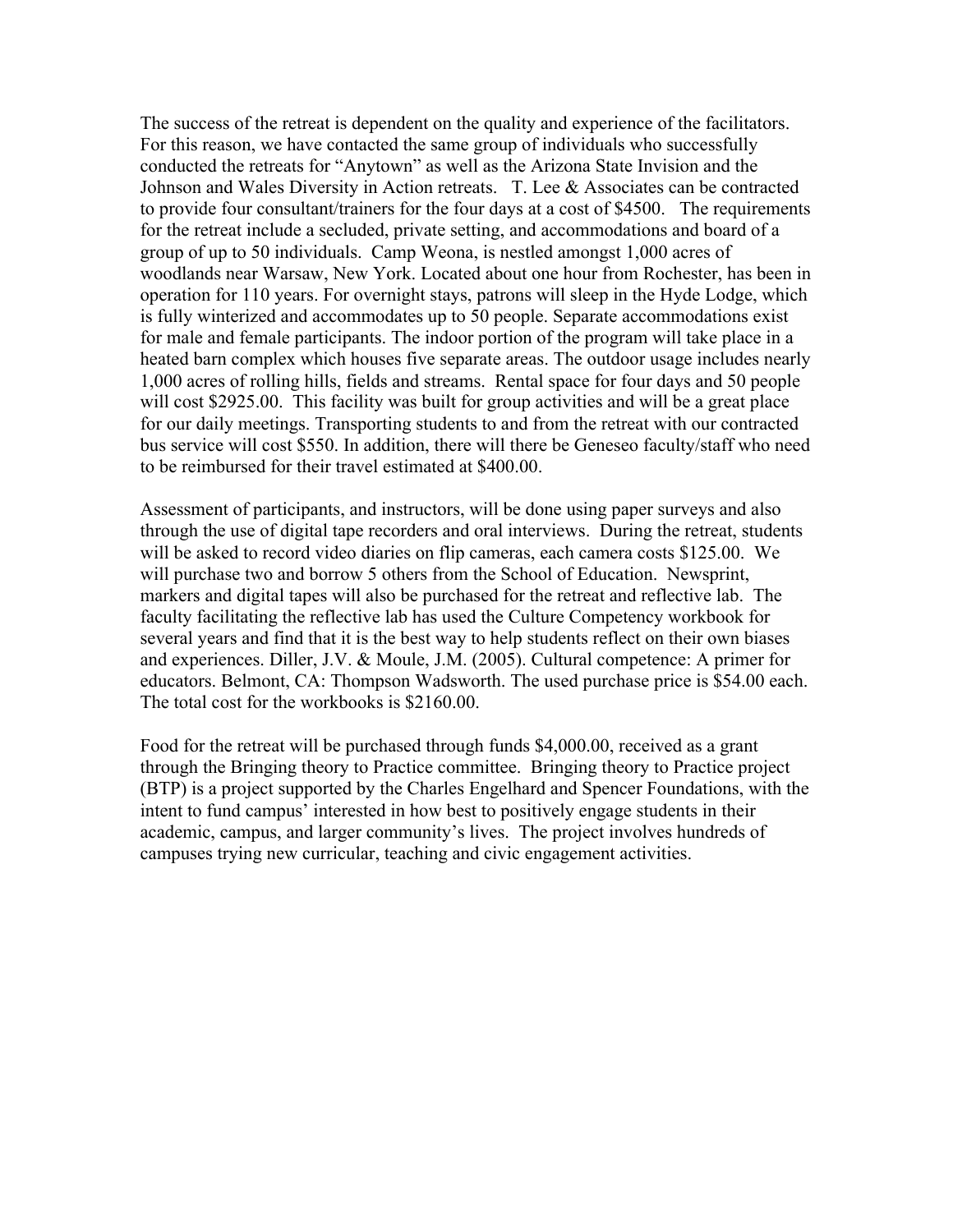#### **DELIBERATIVE DIALOGUES SUBCOMMITTEE 2008-2009 Report**

Submitted by: David Levy, Assistant Professor of Philosophy

Committee Members: Kimberly Bilinski, Ulyses Colon, Benjamen Delozier, Meredith Harrigan, Brian Hartle, Kimberly Harvey, David Levy (Chair), Becky Lewis, Doug MacKenzie, Christina Miller, Jeannette Molina, David Parfitt, Kathy Trainor

#### **Overview of Activities**:

The subcommittee met on nearly every Wednesday throughout both the Fall and Spring semesters. We ran the Dialogue, "Democracy's Challenge: Reclaiming the Public's Role" on four occasions during the Fall. We ran the Dialogue, "God and the Commons: Does Religion Matter?" on three occasions during the Spring; in advance of running this Dialogue, a small working group (Ulyses Colon, Meredith Harrigan, David Levy, and David Parfitt) convened in order to revise the discussion guide. Finally, several members of the subcommittee (Meredith Harrigan, David Levy, Doug MacKenzie, Christina Miller, and Joe Van Remmen) organized and ran a workshop through the Teaching  $\&$ Learning Center, providing a model for using Deliberative Dialogue in the classroom; during the spring semester, two members of the College's teaching faculty (Andrew Herman and Ann Marie Lauricella) worked with members of the subcommittee to run Dialogues in their classes.

A Deliberative Dialogue group page was established through myCourses. This was used throughout the year to post announcements, contact individuals who had signed up to participate in a Dialogue, and connect instructors with facilitators for using DD in the classroom. Several discussion forums were also put in place; these, we hoped, would provide a venue for continuing the conversation once a Dialogue session ended (or for connecting participants from one session with those from another). Unfortunately, these were highly under-used.

An online registration tool was also established, this time using the Survey tool. With support from the staff of the Teaching  $&$  Learning Center (Que Palacz during the Fall, Leanne Dillon during the Spring), registrations were easily tracked, reminder e-mails were sent, and materials were distributed.

We did not use the previous invitation model for registration for this year's Dialogues. Instead, all registrations were solicited via postings to various list-servs (Events-L, Whatsup-L, Allstaff-L, etc.); some targeted e-mails were also sent to student groups (the group's e-mail account, as well as those of the listed organization President and faculty advisor) and to instructors whose courses seemed to suggest interest in the specific Dialogue's topic. Moreover, each Dialogue was presented as a "small-scale" event. That is, registration for each Dialogue was capped at (roughly) 20, and was scheduled for a smaller venue than the College Union Ballroom. Dialogues were scheduled on different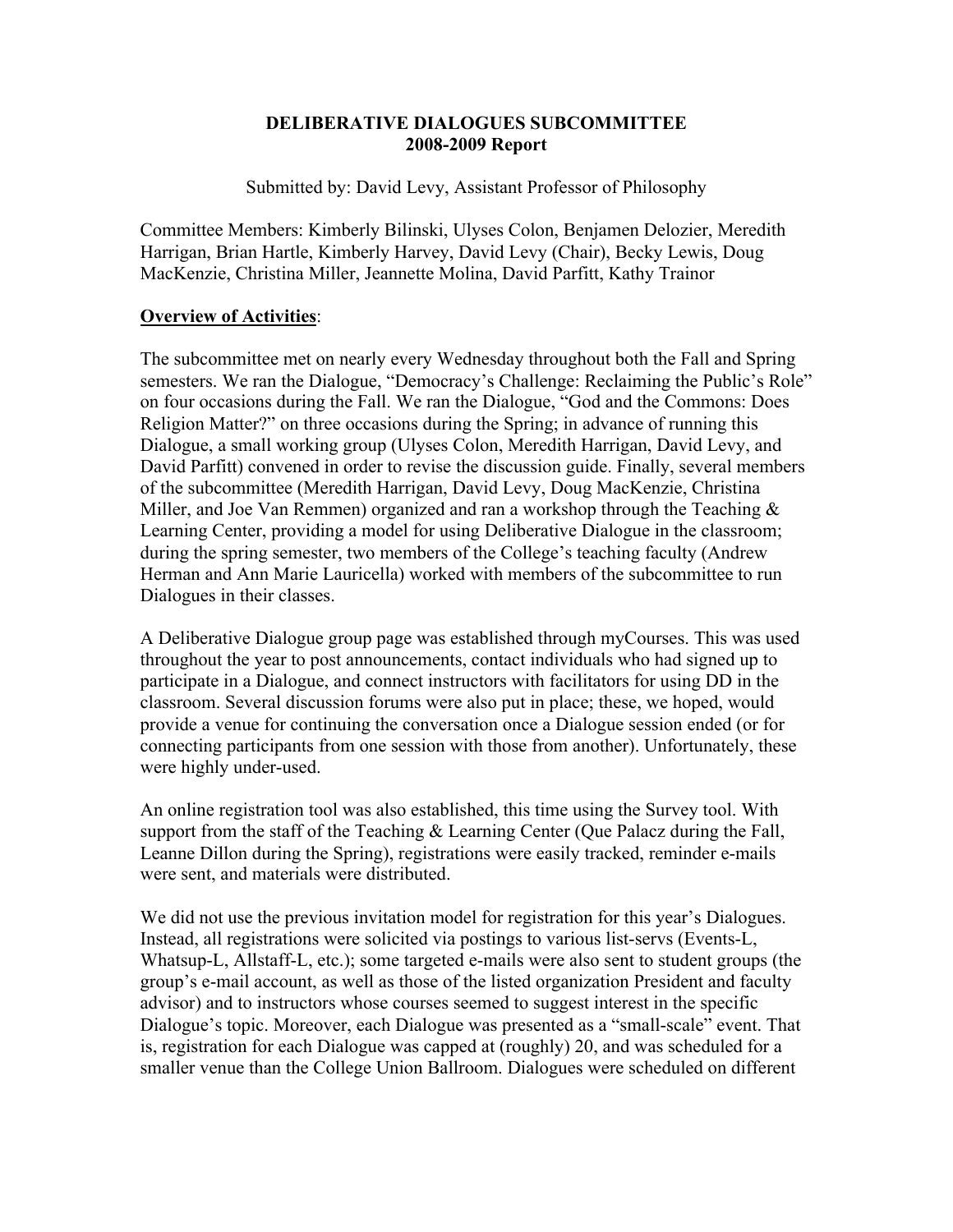days and at different times; this was done in an effort to maximize the opportunity for people across campus to participate.

Overall, total participation in the Dialogues was down. Approximately 55 people registered for the 4 Fall Dialogues; of these, approximately 30 people actually participated. During the Spring, approximately 45 people registered for the 3 Dialogues; of these, approximately 32 people actually participated.

#### **A Weakened Connection to the Commission**:

This year's subcommittee operated almost entirely independently of the overall Commission. One significant reason for this was the delay in the starting up of the Commission itself this year. Were we to have waited for direction from the Commission, or for the President's charge, we would have remained idle for the vast majority of the fall semester, and would have been in no position to run any Dialogues during the fall.

With that in mind, we selected our topics without input from the Commission or its leadership. Our fall topic was chosen with an eye on the national election cycle; our spring topic was chosen after reflecting on common elements in each of the fall group's discussions (i.e., several groups spent some time discussing the connection between civic participation, personal values, and religious traditions). Although these topics offered little intersection with the overall work of the Commission, we believe that they allowed participants to continue to consider what it means to be a part of a community.

The leadership of the subcommittee—despite its efforts to keep the group active and to keep Deliberative Dialogue vibrant at Geneseo—longed for a closer connection to the work of the overall Commission. Absent a deeper institutional commitment to support for DD (i.e., the development of a Center for Deliberation, with a full-time person coordinating the entire process—topic selection, guide writing, facilitator training, etc.), the DD committee needs much more input from the Commission and its leadership if it is to maintain a meaningful presence at Geneseo.

#### **Additional Frustration**:

Mid-way through the fall semester, the DD subcommittee began to discuss the possibility of running Dialogues during the spring that would give the campus an opportunity to think deeply about the (anticipated) conclusion of the work of the Task Force on Curriculum Review. After an initial meeting between David Levy and Paul Schacht, the subcommittee met with Schacht and Polly Radosh to consider the best way to frame such a Dialogue. (This meeting occurred within weeks of the start of the spring semester.) Although there was strong mutual interest in pursuing such a Dialogue, the subcommittee concluded that it was in no position to put together a meaningful discussion guide. Surely some part of this can be attributed to the fact that the Task Force itself was not in a position to provide clear or coherent enough pictures of the choices it had been considering. Absent this input, though, a full-time coordinator of DD should have been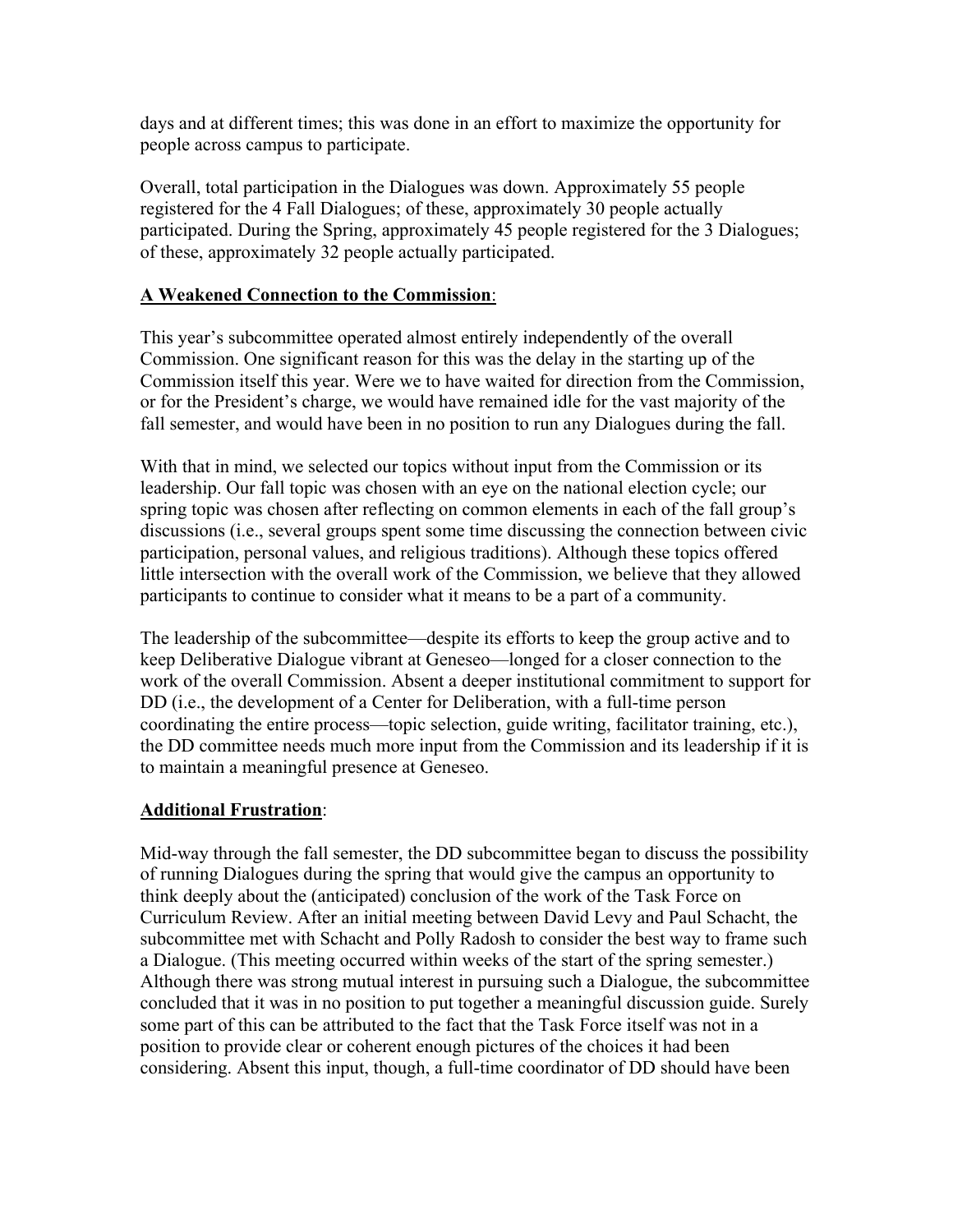able to pull together such a discussion guide. It was frustrating to walk away from an opportunity to allow the entire campus to engage with this singularly important issue.

## **Looking Ahead**:

The DD subcommittee will have a new chair during the 2009-2010 academic year. With the ongoing economic downturn and attendant budget crisis, we anticipate that there will be reduced support for DD. At the same time, President Dahl's Six Initiatives (or "Big Ideas")—each with its own Task Force—would seem to provide a "space" for an increased role for DD.

Each initiative, it seems, has the chance to significantly affect what Geneseo is, and thereby to affect the role played by every member of the College community. The DD format would allow for a deeper, more pervasive level of understanding of what is being considered, what might be done, and what trade offs would be involved. It would be a significant undertaking for the DD subcommittee to seek to work with some (let alone all) of the new Task Forces, and so the subcommittee ought not to agree to do so lightly. Still, this would seem to be a chance for the DD process to help the College adapt to the demands of the new educational and economic realities.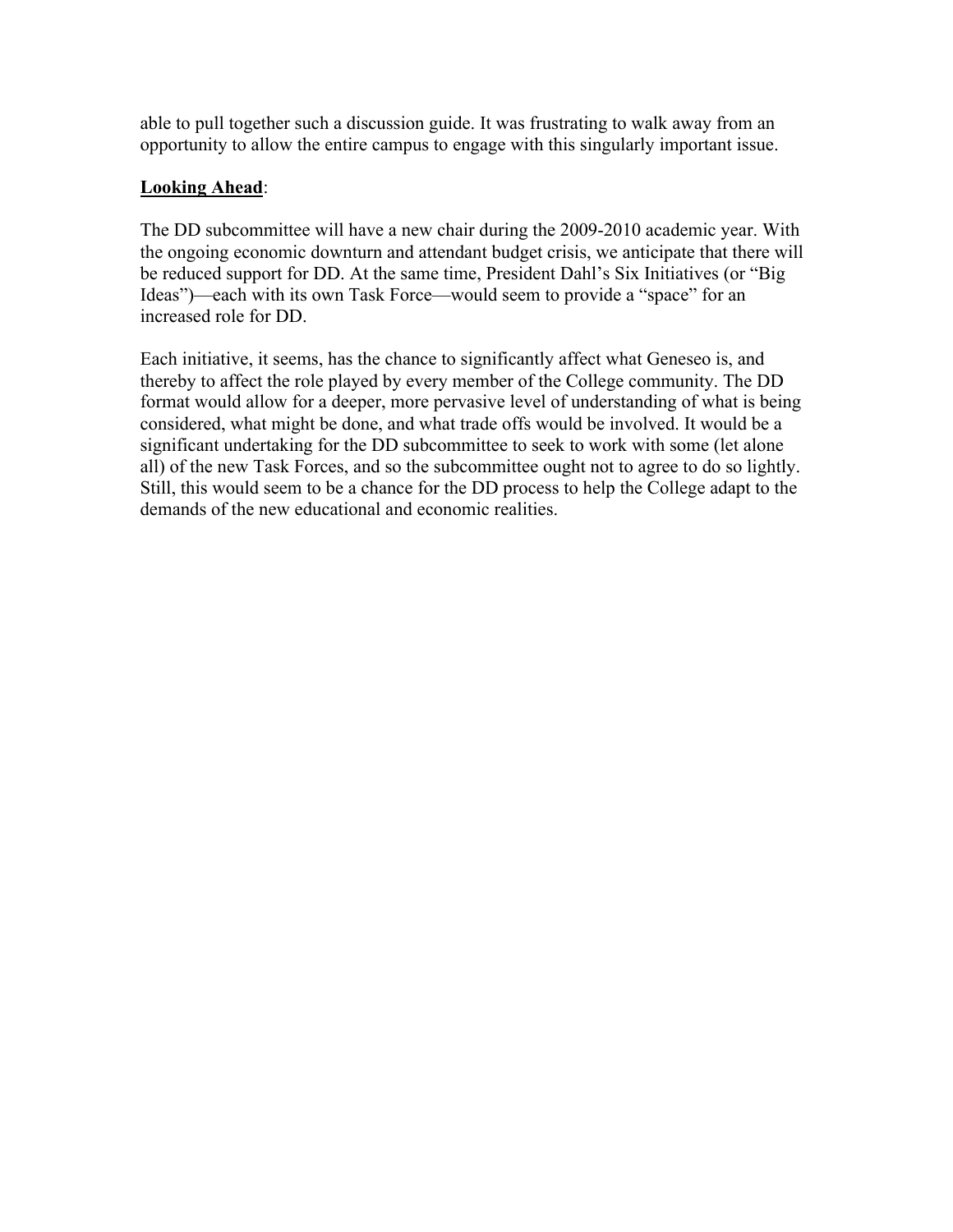## **Report of the Assessment Subcommittee President's Commission on Diversity & Community Spring 2009**

#### **Committee members:**

Celia Easton, Dean of Residence Life A. Scott Hemer, Head Women's Basketball Coach Harry Howe, Professor of Accounting Gloria Lopez, Director of Affirmative Action Jeannette Molina, Director of ESL and Dual Degree Programs Steven Radi, Medical Director Polly Radosh, Dean of the College Julie Rao, Director of Institutional Research Farooq Sheikh, Assistant Professor, School of Business

## **Committee Activities:**

The Committee updated the diversity indicators developed previously with demographic and National Survey of Student Engagement information. The updated diversity indicators are attached. They show an increase in the proportion of students, faculty and staff of color. Our minority retention rate (fall to fall retention) is on par with that of all students. The graduation rate for students of color rose very slightly and is still lower than 2000.

The Committee explored one of the questions raised in last year's report:

Why does Geneseo score relatively low on the Student Opinion Survey question about racial harmony while it scores relatively high on other questions related to campus community?

The Student Opinion Survey (SOS) was administered in this spring. Some concern was expressed that the racial harmony question was simply a bad question. We have the ability to add additional questions on the SOS; the committee developed an additional question, specifically to replace the racial harmony question, as well as others to look at diversity of campus.

The results of the SOS will be available over the summer. The Committee will compare the results of the new question to the racial harmony question. Some feedback received during the administration of the survey may shed some light on the issue. The wording of the question focuses on "racial issues" while the campus considers diversity more broadly than race. It could be the wording of the question is dated.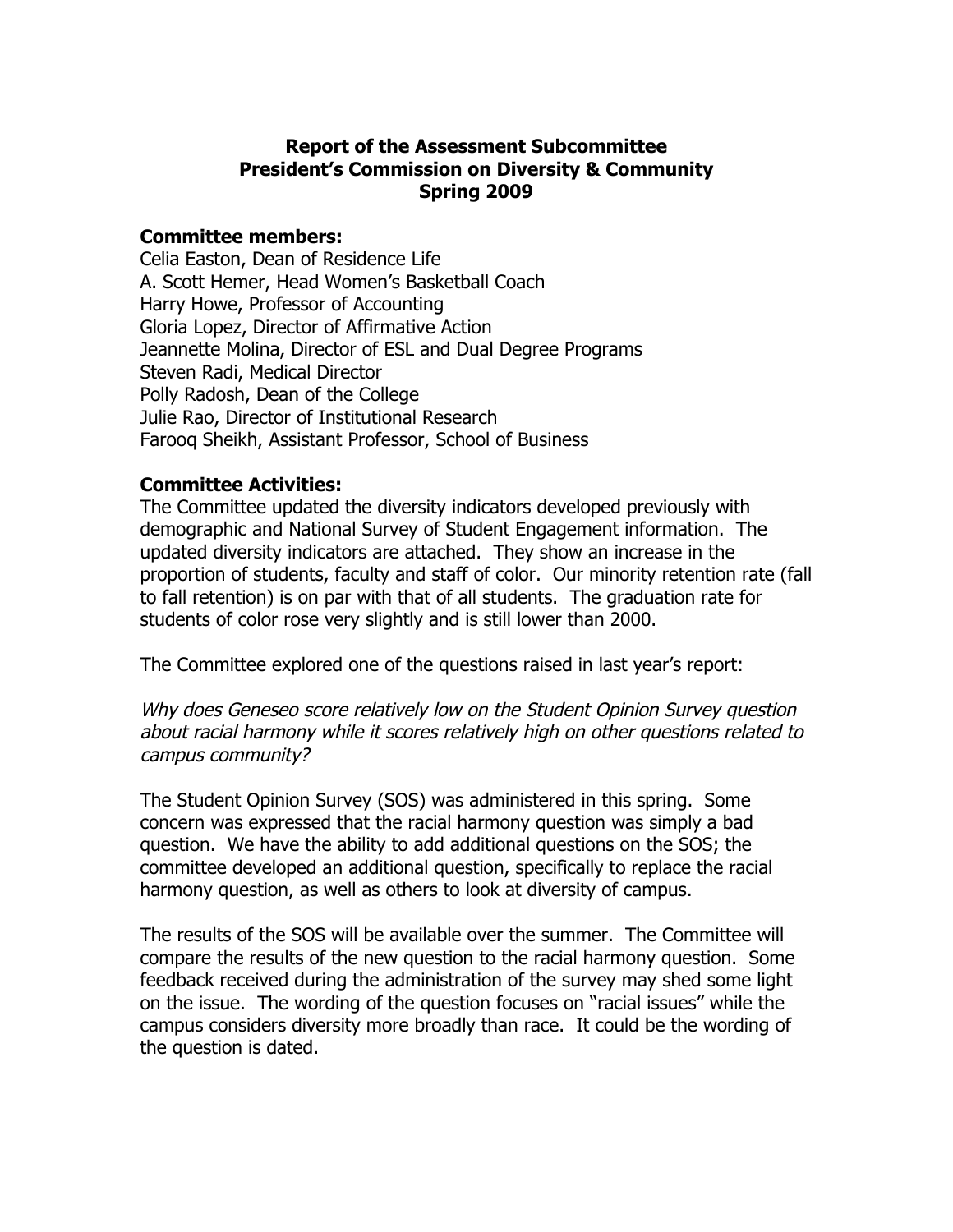The Committee is also speculating on the differences between minority and majority students' experiences. One area proposed for investigation is to examine some of the survey indicators by ethnicity to explore potential differences.

The Committee will continue to investigate the questions raised in last year's report.

What is behind the NSSE results that indicate better diversity outcomes for first year students than for seniors?

Some speculation has occurred that because of the requirement that first year student live in the dormitories, they are exposed to a more diverse than seniors who may live and socialize more with students like themselves. The NSSE results will be analyzed with an eye for controlling for living situation.

## Why does there appear to be a decline in retention and graduation rate for minority students over the past three years?

The Office of Institutional Research has starting looking at outcomes for cohorts on a unit record basis. They will also be making use of the Student Clearinghouse Services to explore if students who left Geneseo transferred to another institution. Having this type of information may shed some light on why minority students are leaving Geneseo.

Submitted by Julie Rao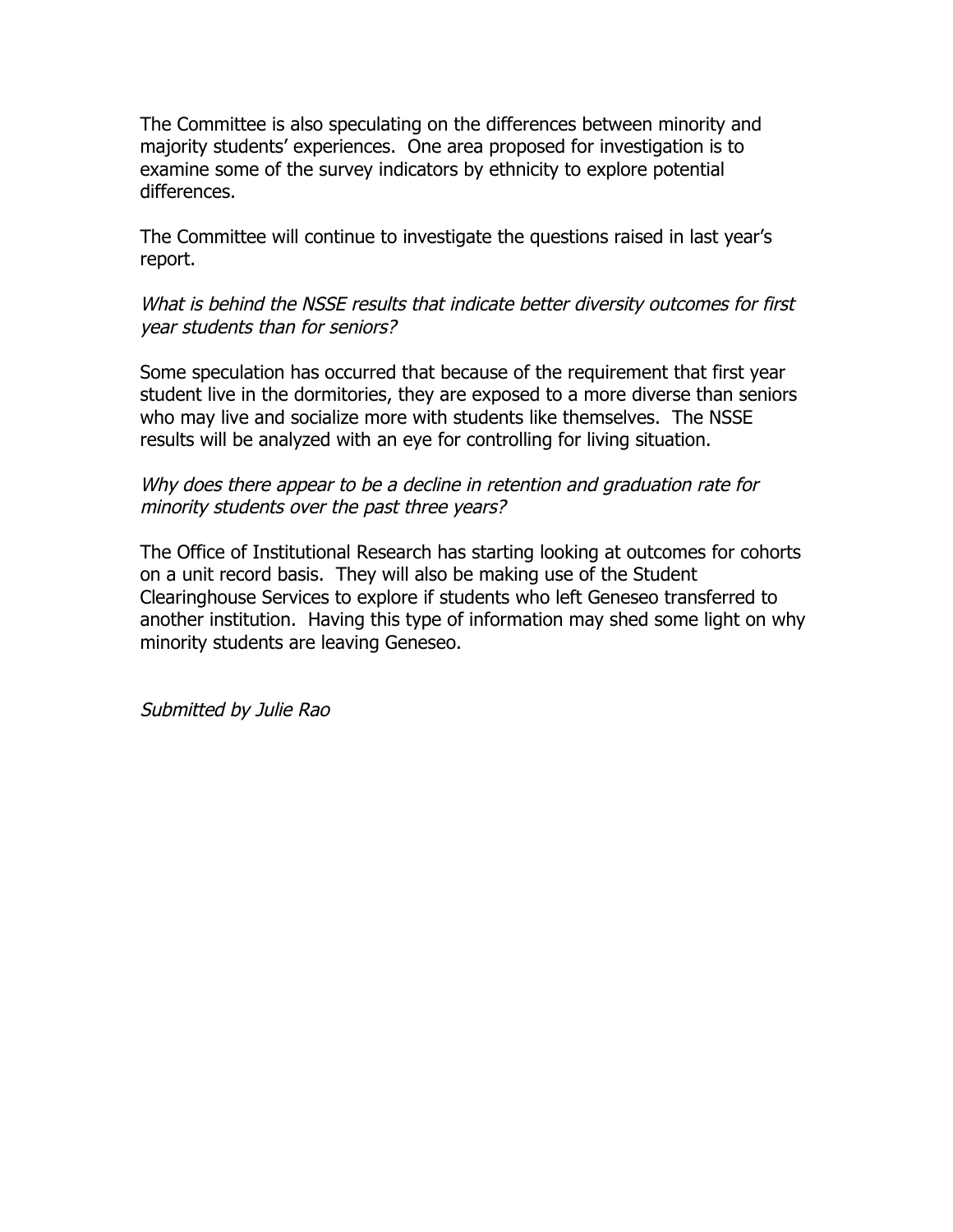## **Report of the Diversity Plan Subcommittee President's Commission on Diversity and Community Spring, 2009**

#### **Members**

Calvin Gantt, AOP David Gordon, Office of the Provost (Chair) Fatima Johnson, Multicultural Programs Gloria Lopez, Human Resources Harry Howe, School of Business Monica Schneider, Psychology Jeannette Molina, ESOL, Dual Degree Programs Taimur Gibson, Student Ashley Guarino, Student

#### **Purpose**

The Strategic Planning Group adopted a new objective in May, 2009, which reads, *Develop and implement a campus diversity plan that will identify diversity goals and objectives, performance indicators, and a means of assessing progress on an annual basis.*

In response to this new objective, the Diversity Plan subcommittee was formed to draft a campus diversity plan.

#### **Activities**

The subcommittee created a structure for the diversity plan and began developing content for several sections. These include an introduction, a brief summary of current diversityrelated activities and programs, a list of next steps, and a list of proposed campus goals. Tentative broad goals include the following:

#### **Goals**

1. Create a campus climate in which all members of the community feel included and valued.

2. Enhance academic quality and excellence by preparing students to live and work in an increasingly global, pluralistic, multicultural, multilingual society.

3. Enhance student development through experiential learning and community service and character building opportunities in preparation for their roles as contributing citizens in a global society.

4. Foster and promote citizenship, teamwork, community-building and respect.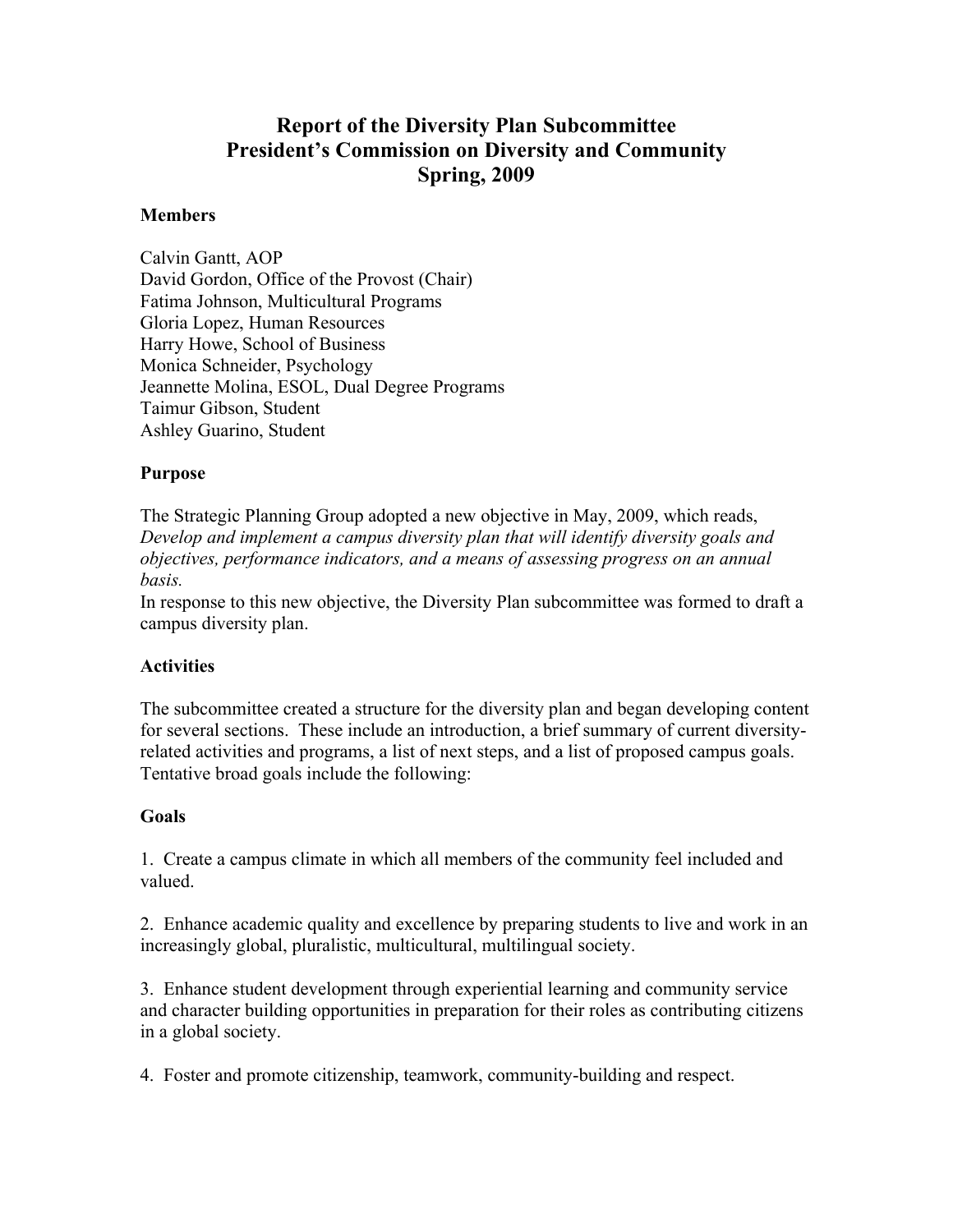5. Foster, promote and encourage a safe, scholarly environment where issues of diversity, class, culture and race are discussed.

## **Next Steps**

Remaining tasks include developing a discussion of the benefits of diversity, refining goals, developing specific objectives, developing an assessment plan, and developing a process for implementing the campus diversity plan.

*Submitted by David Gordon*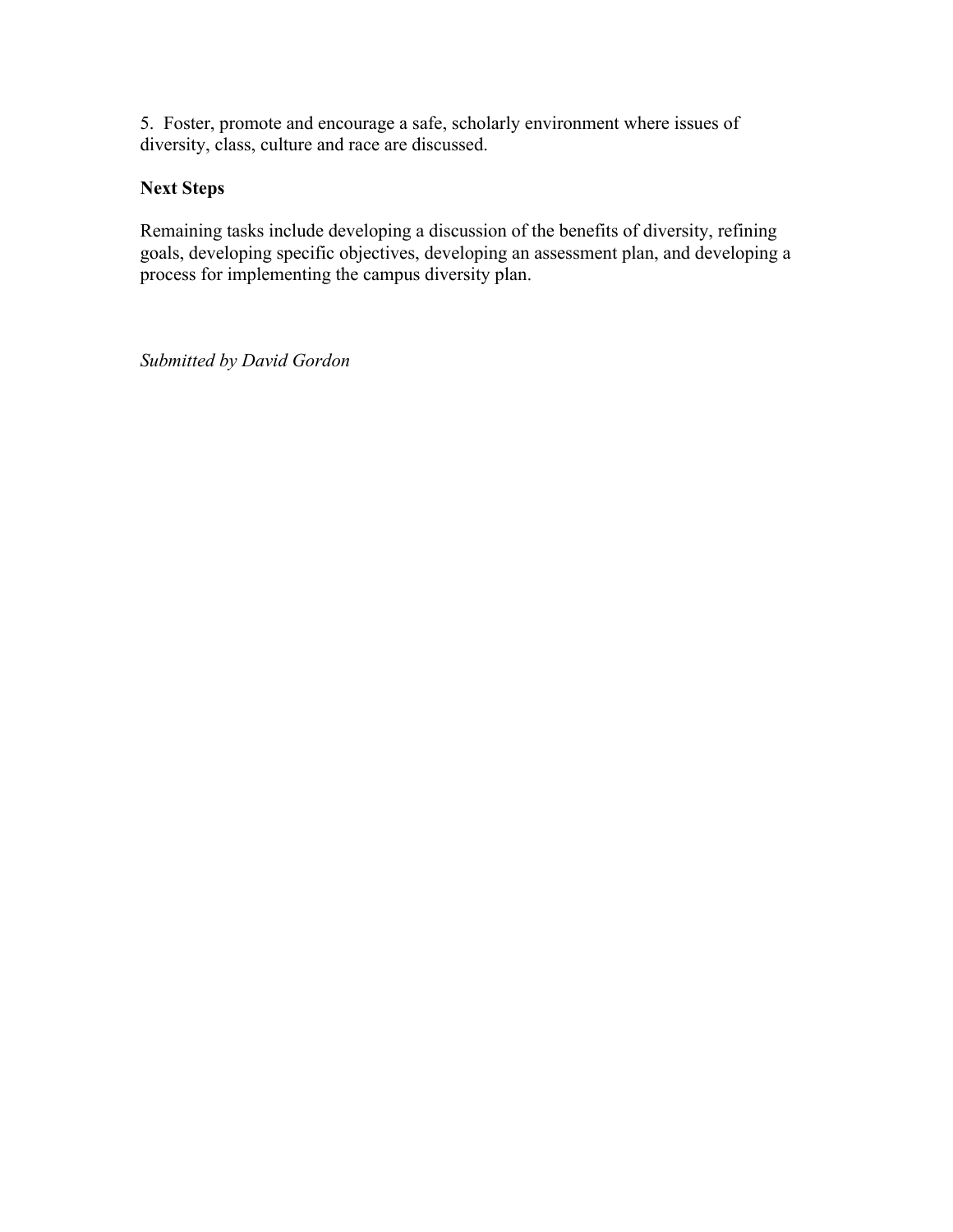## **2008-2009 Faculty Development Subcommittee**

#### **Members**

```
Robert Owens (Chair)
Maria "Perpie" Liwanag
David Parfitt
Sherry Schwartz
Kathy Trainor
```
The Faculty Development Subcommittee met bi-weekly throughout the spring semester. Most of our time was spent reading and proposing items for inclusion in new faculty development. Bob Owens, subcommittee chair met informally with Dr. David Gordon, Acting Provost, who was favorable to two 90-minute back-to-back workshops with new faculty during the year. The final decision, of course, is with the new Provost. If the education is favorably received by new faculty, we propose that the subcommittee and the Teaching and Learning Center pursue a similar model with returning faculty. The goal is to introduce the topic through a combination of interactive and multimedia means. Overall, the model we chose includes the following:

Ice breaking/trust building exercises Introduction to diversity and community Privilege and the Power of Language Racism and White Privilege Integrating diversity into each course Never assuming Dealing with difficult issues Tesating, assignments, and language/dialectal differences What are reasonable adjustments? Resources available (Handout)

Faculty would be encouraged to go to one of several offices and groups, such as the ESOL Center, Office of Multicultural Affairs, or Black Student Union to explore issues and available resources on campus. It was felt that this was preferable to presentations within the training which would break the continuity. Faculty would also be given short reading assignments in order to expand beyond the presentations.

We propose that the President's Commission through the Faculty Development Subcommittee

- Continue to pursue faculty development
- Meet with the new Provost with a model for faculty development
- Make firm plans to initiate new faculty development as soon as the hiring freeze is lifted
- Coordinate plans to offer the training to returning faculty via the Teaching and Learning Center